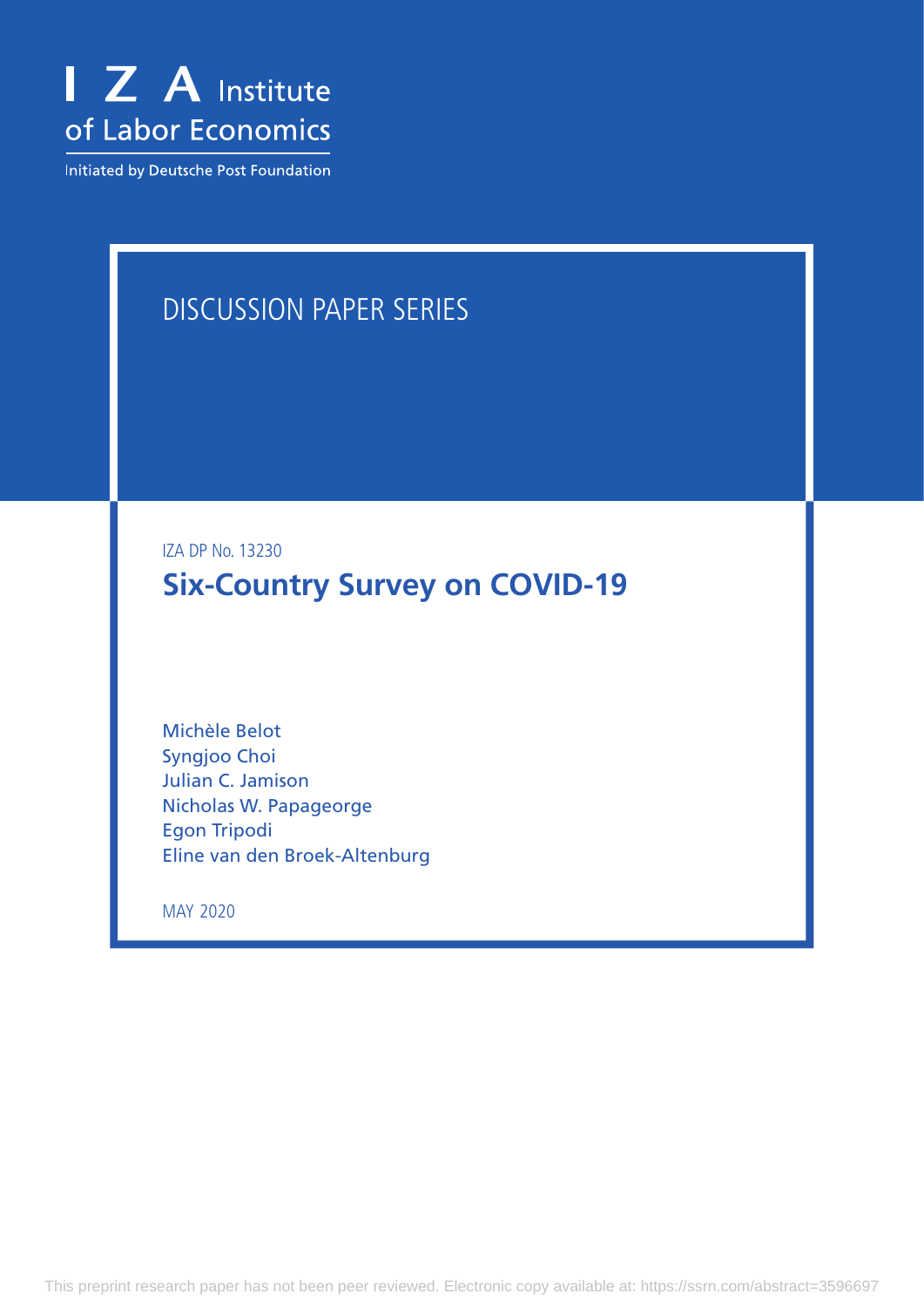

Initiated by Deutsche Post Foundation

# DISCUSSION PAPER SERIES

IZA DP No. 13230

# **Six-Country Survey on COVID-19**

#### **Michèle Belot** *European University Institute and IZA*

**Syngjoo Choi** *Seoul National University*

**Julian C. Jamison** *University of Exeter*

#### **Nicholas W. Papageorge**

*Johns Hopkins University and IZA*

**Egon Tripodi** *European University Institute*

**Eline van den Broek-Altenburg** *University of Vermont*

MAY 2020

Any opinions expressed in this paper are those of the author(s) and not those of IZA. Research published in this series may include views on policy, but IZA takes no institutional policy positions. The IZA research network is committed to the IZA Guiding Principles of Research Integrity.

The IZA Institute of Labor Economics is an independent economic research institute that conducts research in labor economics and offers evidence-based policy advice on labor market issues. Supported by the Deutsche Post Foundation, IZA runs the world's largest network of economists, whose research aims to provide answers to the global labor market challenges of our time. Our key objective is to build bridges between academic research, policymakers and society.

IZA Discussion Papers often represent preliminary work and are circulated to encourage discussion. Citation of such a paper should account for its provisional character. A revised version may be available directly from the author.

ISSN: 2365-9793

**IZA – Institute of Labor Economics**

| Schaumburg-Lippe-Straße 5-9<br>53113 Bonn, Germany | Phone: +49-228-3894-0<br>Email: publications@iza.org | www.iza.oro |
|----------------------------------------------------|------------------------------------------------------|-------------|
|                                                    |                                                      |             |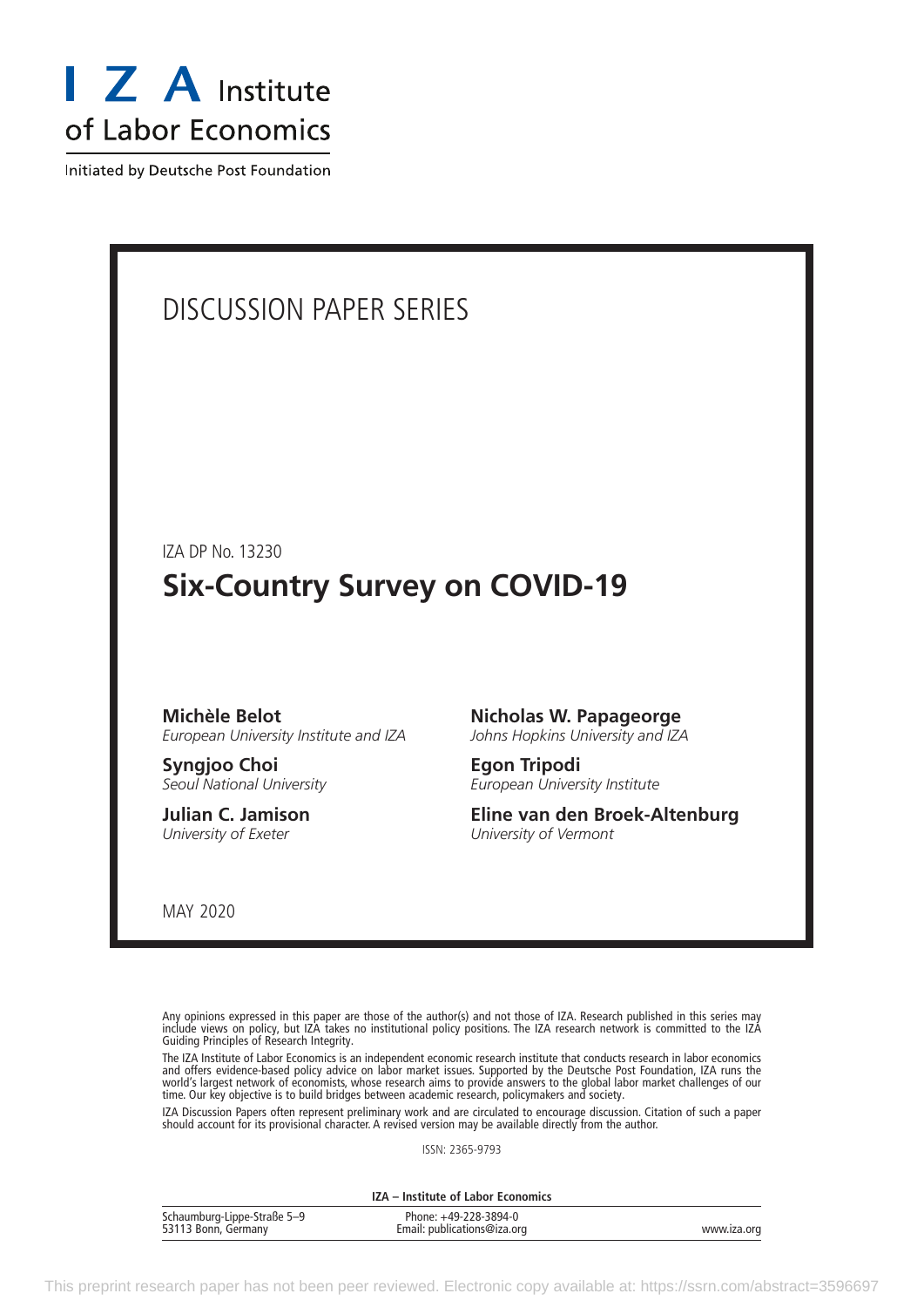# ABSTRACT

# **Six-Country Survey on COVID-19\***

This paper presents a new data set collected on representative samples across 6 countries: China, South Korea, Japan, Italy, the UK and the four largest states in the US. The information collected relates to work and living situations, income, behavior (such as social-distancing, hand-washing and wearing a face mask), beliefs about the Covid 19 pandemic and exposure to the virus, socio-demographic characteristics and pre-pandemic health characteristics. In each country, the samples are nationally representative along three dimensions: age, gender, and household income, and in the US, it is also representative for race. The data were collected in the third week of April 2020. The data set could be used for multiple purposes, including calibrating certain parameters used in economic and epidemiological models, or for documenting the impact of the crisis on individuals, both in financial and psychological terms, and for understanding the scope for policy intervention by documenting how people have adjusted their behavior as a result of the Covid-19 pandemic and their perceptions regarding the measures implemented in their countries. The data is publicly available.

| <b>JEL Classification:</b> | 10. JO                                                |
|----------------------------|-------------------------------------------------------|
| Keywords:                  | COVID-19, data, behaviours, health, beliefs, epidemic |

**Corresponding author:** Michèle Belot School of Economics University of Edinburgh 30 Buccleuch Place Edinburgh EH8 9JT United Kingdom E-mail: michele.belot@ed.ac.uk

<sup>\*</sup> Survey and data collection protocol were approved by the ethics board at the University of Exeter (application id eUEBS003014v2.0). Research funding from the Creative-Pioneering Researchers Program at Seoul National University, and from the European University Institute are gratefully acknowledged. Individual level data collected in anonymous form is being made publicly available at https://osf.io/aubkc/.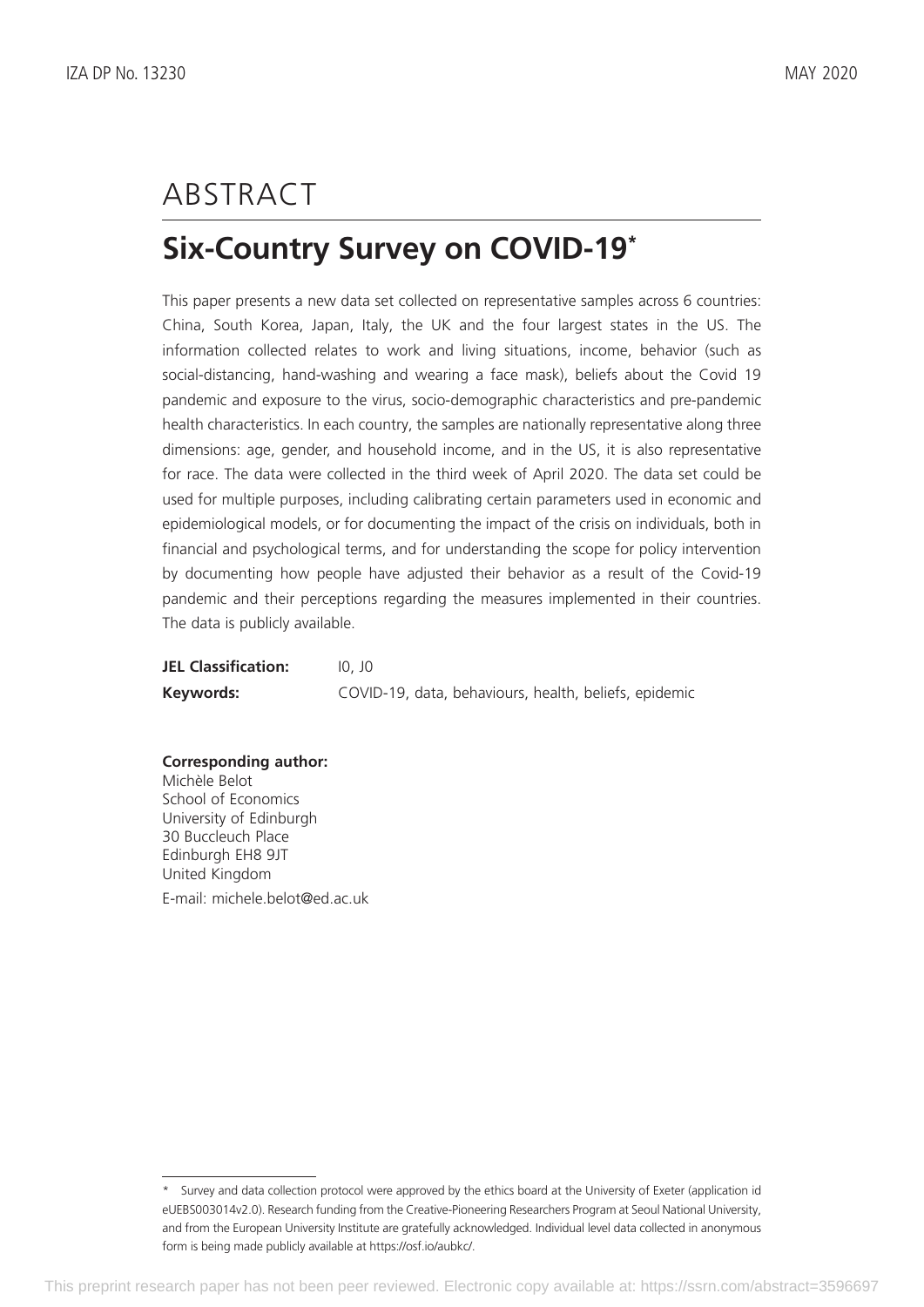## **1 Introduction**

In the context of the current pandemic, a big challenge has been the lack of adequate information on important elements that should guide policy-making. Not only have there been difficulties measuring the prevalence of the disease and its spread in the population, but governments have also had to make decisions with limited information on associated costs and benefits. Levels of population support for different measures have been difficult to gauge, and the scarcity of data has also hampered research efforts. Epidemiologists and economists have had to make predictions and policy recommendations using very limited information about key parameters.

Large data collection initiatives have now been started across the world (e.g. [Jones,](#page-16-0) [2020;](#page-16-0) [Fetzer et al.,](#page-16-1) [2020;](#page-16-1) [Adams-Prassl et al.,](#page-16-2) [2020\)](#page-16-2). We contribute to this effort by presenting a new data set on representative samples across 6 countries: China, South Korea, Japan, Italy, the UK and the four largest states in the US. The information collected relates to work and living situations, income, behavior (such as social-distancing, hand-washing and wearing a face mask), beliefs about the pandemic and exposure to the virus, socio-demographic characteristics and pre-pandemic health characteristics. In each country, the samples are nationally representative along three dimensions: age, gender, and household income. In the United States, where we ask respondents to identify their race, the sample is also nationally representative for race.

The data were collected in the third week of April 2020. The data set could be used for multiple purposes, including calibrating certain parameters used in economic and epidemiological models, or for documenting the impact of the crisis on individuals, both in financial and psychological terms, and for understanding the scope for policy intervention by documenting how people have adjusted their behavior as a result of the Covid-19 pandemic and their perceptions regarding the measures implemented in their countries.

Our aim in this paper is to introduce the data set, which we will make available for public use. The sample consists of roughly 1,000 individuals in each of the six countries where we collected data. We picked these countries because at the time of data collection there were at different stages of the epidemic. These countries also differ in the measures implemented in response to the epidemic and in the course of the epidemic. South Korea, in particular, has been pointed to as an example of success in managing the spread of the disease through early interventions with comparably small economic disruption.

While the data are unique, they do not offer anything close to a final word on a complex set of issues. They should be combined with other resources coming available to generate a more accurate picture. For example, virus or antibody tests collected alongside the type of survey data we collect here would allow researchers to directly link individual characteristics to behavior and infection rates.

Below, we will highlight some key features of the data, including a description of variables, selected summary statistics along with research projects currently underway that use the data. However, the survey was put together hastily, which was necessary to provide real-time information on a rapidly evolving situation, but also has its downsides. Given the seriousness of the topic, we believe thus it is important to discuss some caveats in an effort to prevent researchers from using our data to draw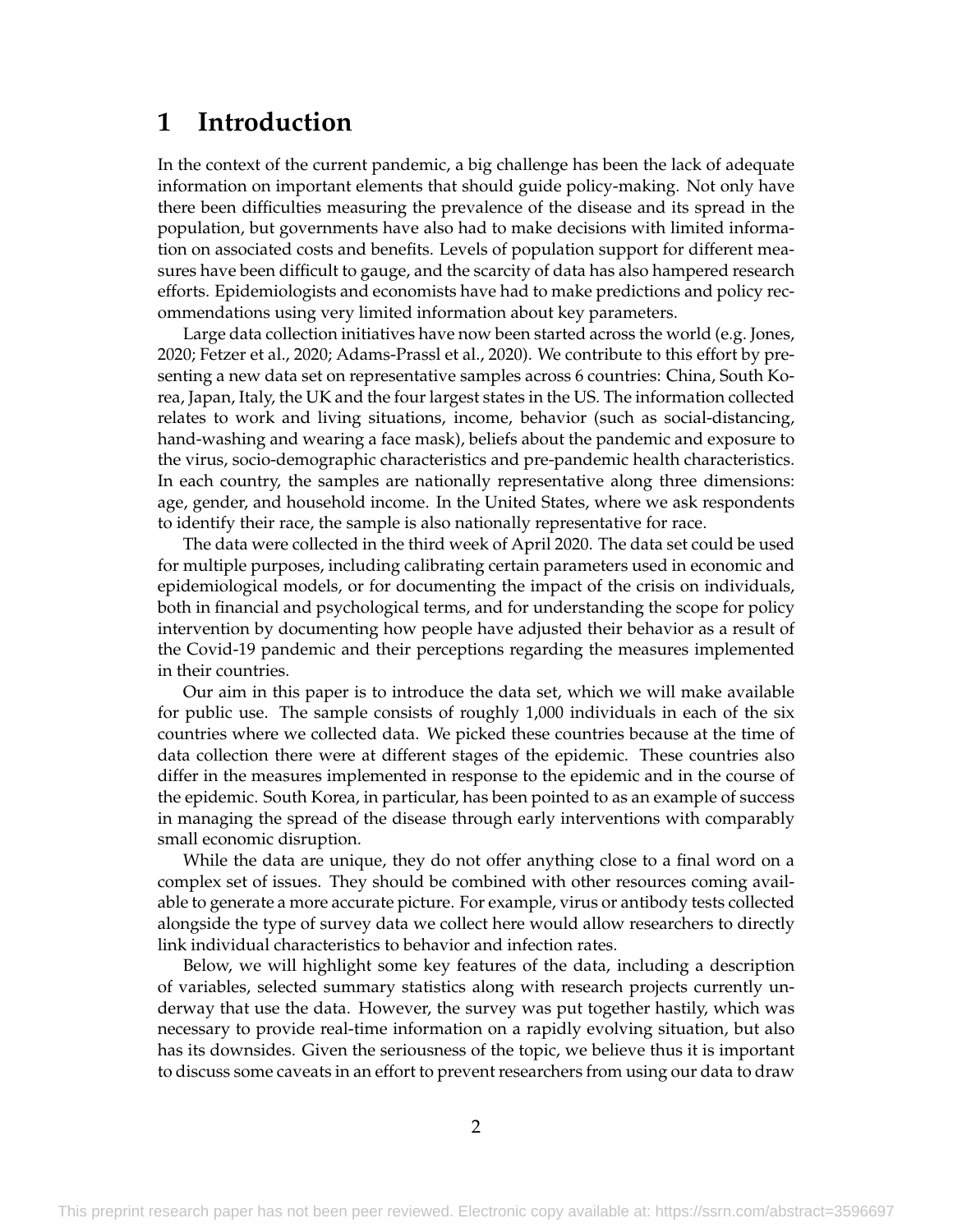unduly strong or unwarranted conclusions.

First, while a core strength of the data set is that we collected information from respondents across several countries, we strongly advise caution in how to interpret cross-country differences. Cross-country variation could arise from nation-specific differences (e.g., culture, institutions or government), the stage of the epidemic at which the data were collected, or country-specific differences in policies. We discuss this issue in more detail below when comparing some variables across countries.

Second, we believe our survey represents a marked improvement in terms of representativeness over surveys using convenience samples or relying on self-selection into this particular type of survey. However, despite balancing the sample on several key socio-demographic characteristics, selection bias remains a concern, meaning it would be problematic to interpret estimated associations as *causal*. For example, income differences in social-distancing behaviors could represent a causal impact of additional income on behavior, but could also represent unobserved factors driving selection into the sample, which vary by income.

Third, we collected data at one point in time, once the pandemic was already underway. Existing surveys that are ongoing (with data collection occurring before and during the pandemic) allow the researcher to observe changes in behavior from before to during (and presumably also after) the pandemic. Our survey collects retrospective information and asks specifically about changes in behavior, which is a useful but problematic substitute (e.g., due to inaccurate recall). The upside is that we were able to ask questions directly pertinent to the current pandemic, such as those on social distancing and beliefs about Covid-19.

Fourth, because the survey was put together quickly, questions were added and dropped midstream. This resulted in some regrettable omissions. For example, we failed to include questions on risk attitudes and highest degree or years of completed education. These kinds of oversights might have been avoided had we had more time and will be corrected in future versions of the survey and data collection efforts.

Despite these limitations, we hope these data help to shed light on some timely and important issues, and we are making them publicly available to accelerate research.

## **2 Data Collection and Sampling**

Our sample consists of approximately 1000 from each of the six countries, for a total of 6082 respondents. The sample is nationally representative along age, gender, and household income. In the United States we sample respondents from the 4 most populous states: California, Florida, New York and Texas. American respondents self-identify their race, and the sample is also nationally representative along this dimension.

Data were collected between April 15 and April 23 with the support of market research companies Lucid for Western countries (Italy, UK and US) and dataSpring for Asian countries (China, Japan and Korea). Participants to on-line panels were approached by e-mail to take part in our on-line survey (programmed in Qualtrics). New invitations were sent up to the point where representativeness was achieved on age, gender and household income. Before participating in the survey respondents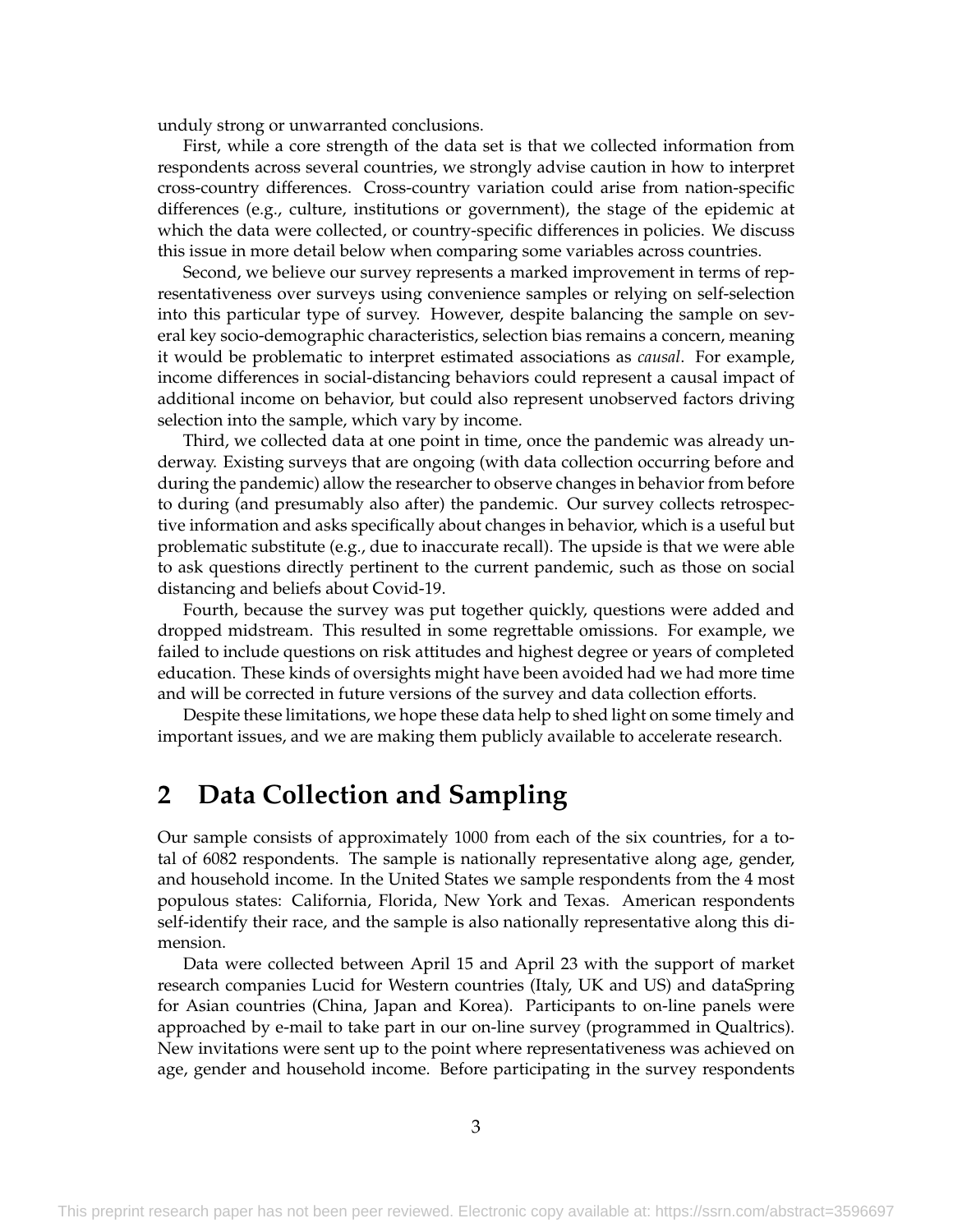review a consent form that specifies that individual-level data will be made publicly available in anonymized form (excluding a short list of health related variables clearly marked in the survey). Prior to starting data collection, we obtained approval for this study from the ethics board at the University of Exeter.

Participation was remunerated according to general compensation schemes defined by the companies for their survey panelists. The median time to complete the survey was about 14 minutes. Respondents were prevented from taking the survey multiple times, and they were excluded for completing the survey too quickly (in under 50% of the median response time). Full contents of the survey for the US are presented in [Appendix C.](#page-22-0)

# **3 Descriptive Statistics**

The information we collected is organized around the following themes:

- 1. Basic demographic characteristics
- 2. Health-related variables (including variables relevant to Covid-19 vulnerability)
- 3. Exposure to the disease
- 4. Behavioral responses to the epidemic and to the governmental recommendations and restrictions
- 5. Economic impact (such as impact on labor supply, income and expenditure) and non financial impact of the disease
- 6. Measures of beliefs about the disease and attitudes towards the policy approach taken by the national governments

In the rest of this section we highlight some interesting facts coming out of this survey.

#### **3.1 Socio-demographics**

By construction, because our samples are nationally representative along some key socio-demographics, we obtain that each sample is well balanced for gender and household income quintiles. With adequate representation (see [Table 1\)](#page-6-0), our data can also be useful for understanding how most at risk groups (like the elderly) and marginalized groups are affected by the pandemic. For the US, where we collect data on race, we also have adequate representation of racial minorities, with e.g. 11% of respondents identifying as African American/Black.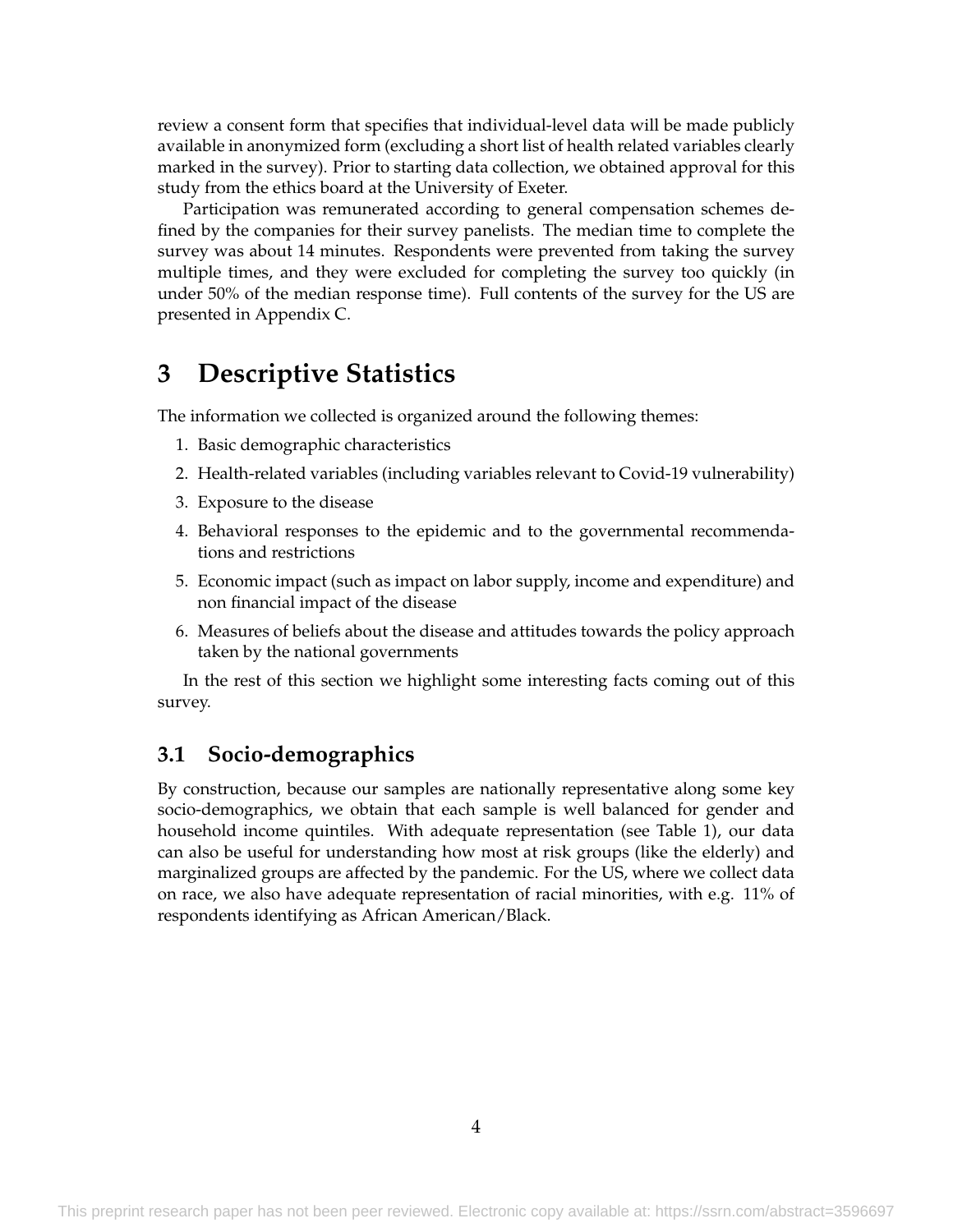<span id="page-6-0"></span>

|                 | China                | Japan                   | Korea                               | Italy                | UK                               | US                        |
|-----------------|----------------------|-------------------------|-------------------------------------|----------------------|----------------------------------|---------------------------|
|                 |                      |                         | Age distribution                    |                      |                                  |                           |
| Age above 65    | 0.117                | 0.197                   | 0.134                               | 0.172                | 0.158                            | 0.229                     |
|                 |                      |                         | Gross household income distribution |                      |                                  |                           |
| Bottom quintile | $\leq$ ¥25.000       | $\leq$ ¥1.900.000       | $<$ \times 15.000.000               | $<$ €14.000          | $<$ £15.000                      | < \$23.000                |
|                 | 0.201                | 0.204                   | 0.208                               | 0.163                | 0.177                            | 0.172                     |
| Top quintile    | $>$ ¥86.001<br>0.198 | $>$ ¥7.320.001<br>0.162 | $>$ ₩61.000.001<br>0.165            | $≥$ €50.001<br>0.158 | $>\text{\pounds}56.001$<br>0.214 | $\geq$ \$106.001<br>0.189 |

Table 1: Socio-demographic characteristics

*Notes:* For the income question, respondents choose one of five income brackets, which are obtained by calculating quintiles of the gross household income distribution from the last available wave of nationally representative household surveys (or census data), as available at the Luxembourg Income Study.

#### **3.2 Health**

Health data include important variables such as pre-existing conditions of respondents that have been associated with greater risks of experiencing severe complications from the virus, and Covid-19 related symptoms. As [Table 2](#page-6-1) shows, the share of respondents reporting at least one relevant pre-existing condition is rather high, with Japan (21.2%) and the US (43.8%) recording the minumum and maximum shares respectively. We observe much less variation, though very high levels, in the share of respondents reporting at least one symptom.

Table 2: Pre-existing conditions and symptoms

<span id="page-6-1"></span>

|                                                                                |       | China Japan Korea Italy UK              |  | US. |
|--------------------------------------------------------------------------------|-------|-----------------------------------------|--|-----|
| At least 1 relevant pre-existing condition 0.255 0.212 0.269 0.349 0.333 0.438 |       |                                         |  |     |
| At least 1 symptom                                                             | 0.419 | $0.347$ $0.498$ $0.482$ $0.444$ $0.429$ |  |     |

*Notes:* Relevant pre-existing conditions include: diabetes, high blood pressure/hypertension, asthma or other chronic respiratory issue, allergies. Relevant symptoms include: dry cough, fever, tiredness, runny nose, sore throat, nasal congestion, aches and pains, diarrhea, loss of smell or taste.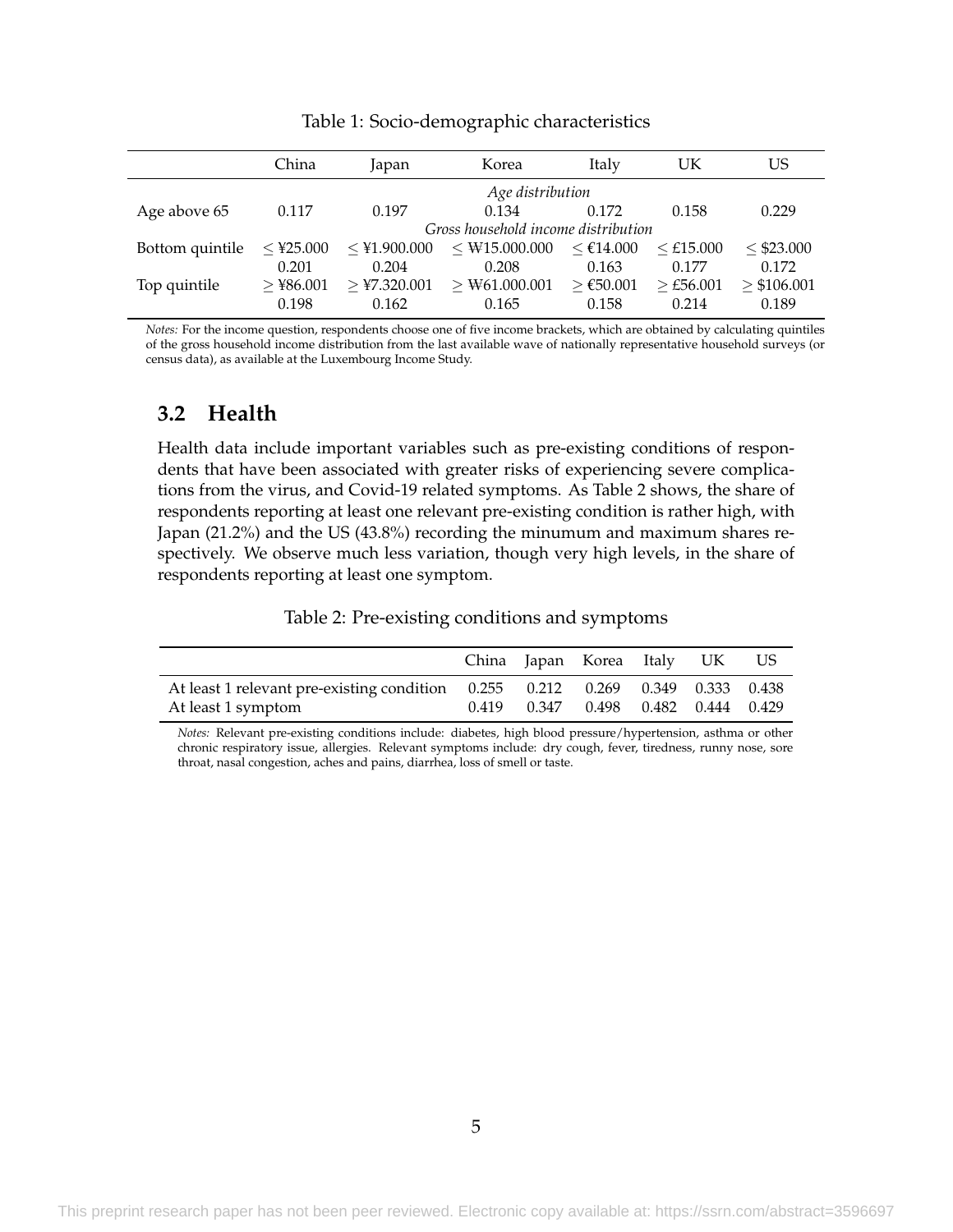<span id="page-7-0"></span>

Figure 1: Contacted doctor, conditional on showing any symptom

[Figure 1](#page-7-0) shows some heterogeneity in how citizens and medical authorities have responded to patients experiencing Covid-19 related symptoms. First, we notice that a much larger share of respondents from China, compared to any other country, have reached out to a doctor after experiencing symptoms. Second, we find that a larger share of people are waiting to be tested in the US and China, suggesting that these countries are facing especially strong mismatch between the demand and supply of testing.

#### **3.3 Exposure**

Our data set includes a rich set of variables characterizing exposure, including information on the number of close daily interactions at work and use of public transport during normal times, the number of close daily interactions in the past two weeks, as well as information on household composition and living arrangements. We also elicit information on the job of respondents using a comprehensive list of professions from the US department of labor (O·Net database), which maps professions into risks of exposure to disease and infections.

Living arrangements are potentially an important element in determining the further spread of the disease once measures are relaxed. If the young are allowed back at work, but share their home with older people, it may be difficult to shield the old from the disease. [Figure 2](#page-8-0) shows the fraction of those age 65 and older who share their home with a younger person (0-18 years old or 18-65). Multi-generation arrangements are common in South Korea, Italy and China, but much less so in the UK, the US and Japan.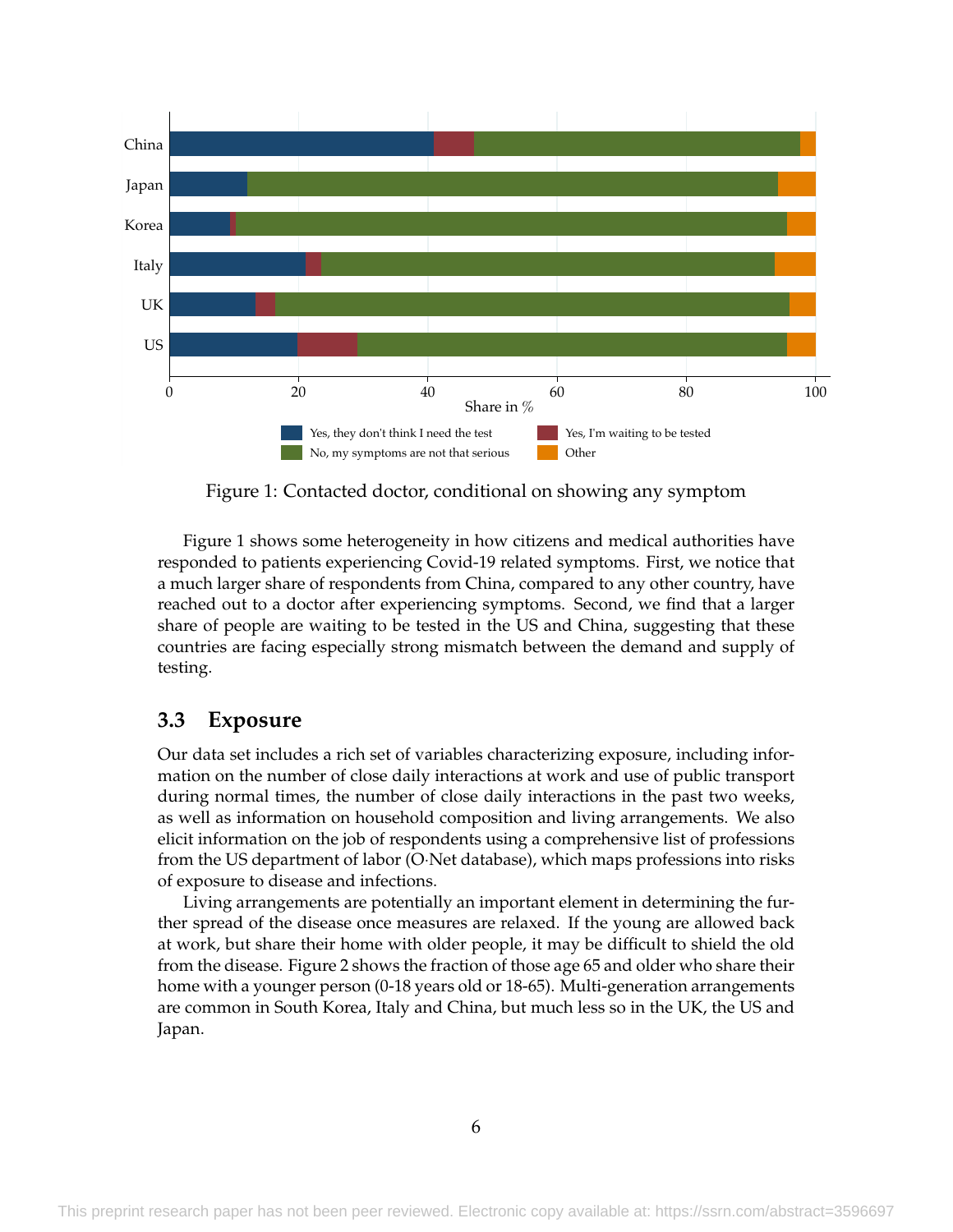<span id="page-8-0"></span>

Figure 2: Fraction of 65+ living with children and middle age adults

In [Figure 3,](#page-9-0) we use box plots to report the risks of exposure faced by survey respondents. Risks are measured in two ways. In the left panel, we examine exposure variation by respondent profession. In the right panel, we look at the reported number of daily close contacts at work during normal times. As expected, jobs in groups of industries like health and education appear to put individuals at substantially greater risk of infection according to the professional risk measure from the O·Net database. At the same time, it is interesting to notice that these risks do not closely map to the number of close interactions that respondents report having. Such a disconnect poses a challenge for the calibration of models that treat the spread of infections primarily as a function of the number of contacts and ignore e.g. individual choices that people with different backgrounds might be able to make to mitigate their risks.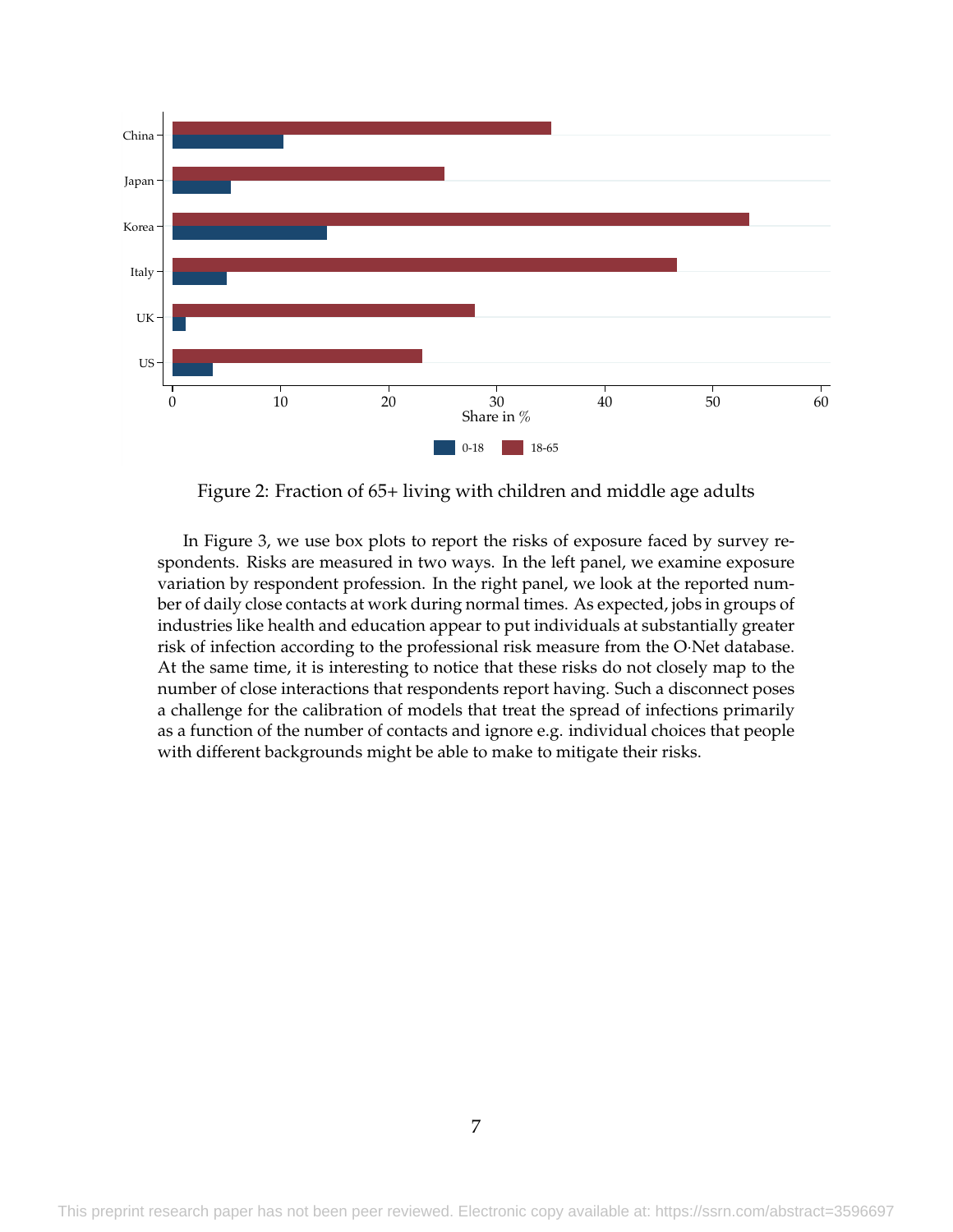<span id="page-9-0"></span>

*Note:* Risk of exposure in the left panel is based on the assessment by profession made by O·Net attributes of the risks of exposure to disease and infections. Other services include: (i) accommodation and food, (ii) administrative and support, (iii) arts, entertainment, and recreation, (iv) finance and insurance, (v) government, (vi) information, (vii) management of companies and enterprises, (viii) other (except public administration), (ix) professional, scientific and technical, (x) real estate, rental and leasing, (xi) transportation and warehousing, (xii) utilities, (xiii) wholesale trade. Other industries include: (i) agriculture, forestry, fishing and hunting, (ii) construction, (iii) manufacturing, (iv) mining, quarrying, and oil and gas extraction. The number of close daily interactions at work in normal times is censored at the 99th percentile to constrain the influence of outliers.

Figure 3: Risks of exposure and close in person interactions at work in normal times

#### **3.4 Behavioral response**

A distinctive feature of our retrospective data set is that for a large number of individual behaviors, relevant both for the spread of infection and for coping with social isolation due to the pandemic, we collect information on how people typically behave (i) in normal times, (ii) shortly after the beginning of the outbreak of the Covid-19 pandemic, and (iii) at the time of data collection.

We show how these behaviors evolve over time in [Figure 4.](#page-10-0) By and large people have responded to the recommendations to practice social distancing. Interestingly, except for China, there is little response in terms of increasing healthy behavioral habits. On the other hand, there is also substantial variation in response to wearing face masks, with Asian countries being acquainted to and willing to increase the use of such a device, the US and (to a greater degree) Italy fast increasing adoption, and the UK hesitating to adopt face masks.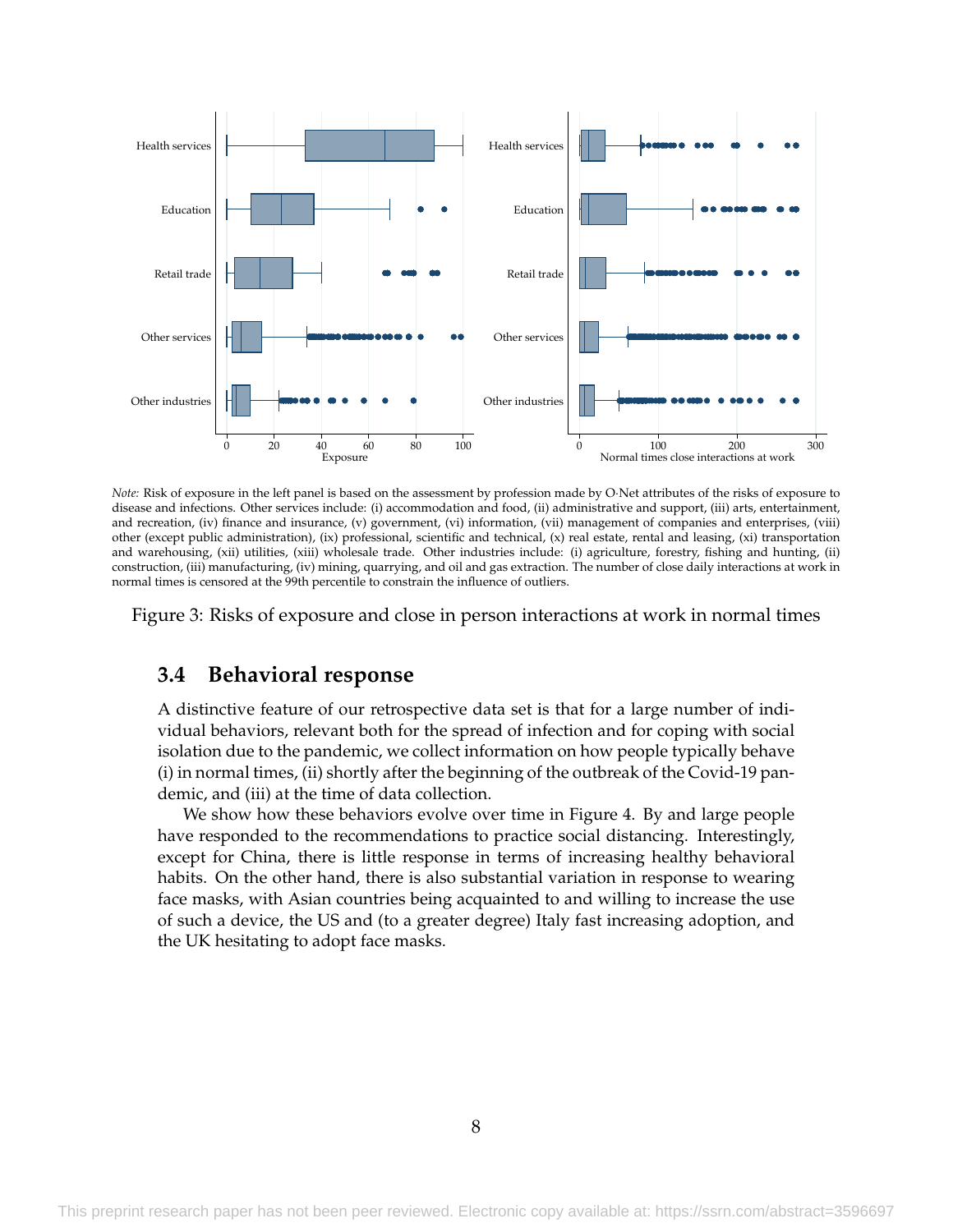<span id="page-10-0"></span>

Figure 4: Changes in behavior over time

Another set of variables in the dataset illustrates how, during the pandemic, people have been able to volunteer to support people in need and continue attending religious services. Especially on the latter we observe substantial heterogeneity with a striking 20% of respondents reporting to have attended religious services at least once a week since the outbreak of the pandemic in their country (see [Figure A3\)](#page-20-0).

Through the pandemic people are less likely to visit a doctor, and as some of the variables in our data could illustrate, they are also quite concerned about the needed healthcare they had to defer (see [Figure A4\)](#page-21-0).

It will be interesting for future research to better understand what are the drivers of behavioral change. Some might have to do with household composition and living arrangements. Some might be driven by economic circumstances, which we discuss in turn.

#### **3.5 Work related behavior and economic effects**

In this section of the survey we capture the effects of the pandemic on the economy of the household both qualitatively and quantitatively. For example, we ask respondents to quantify how much of their gross household income was lost in the first quar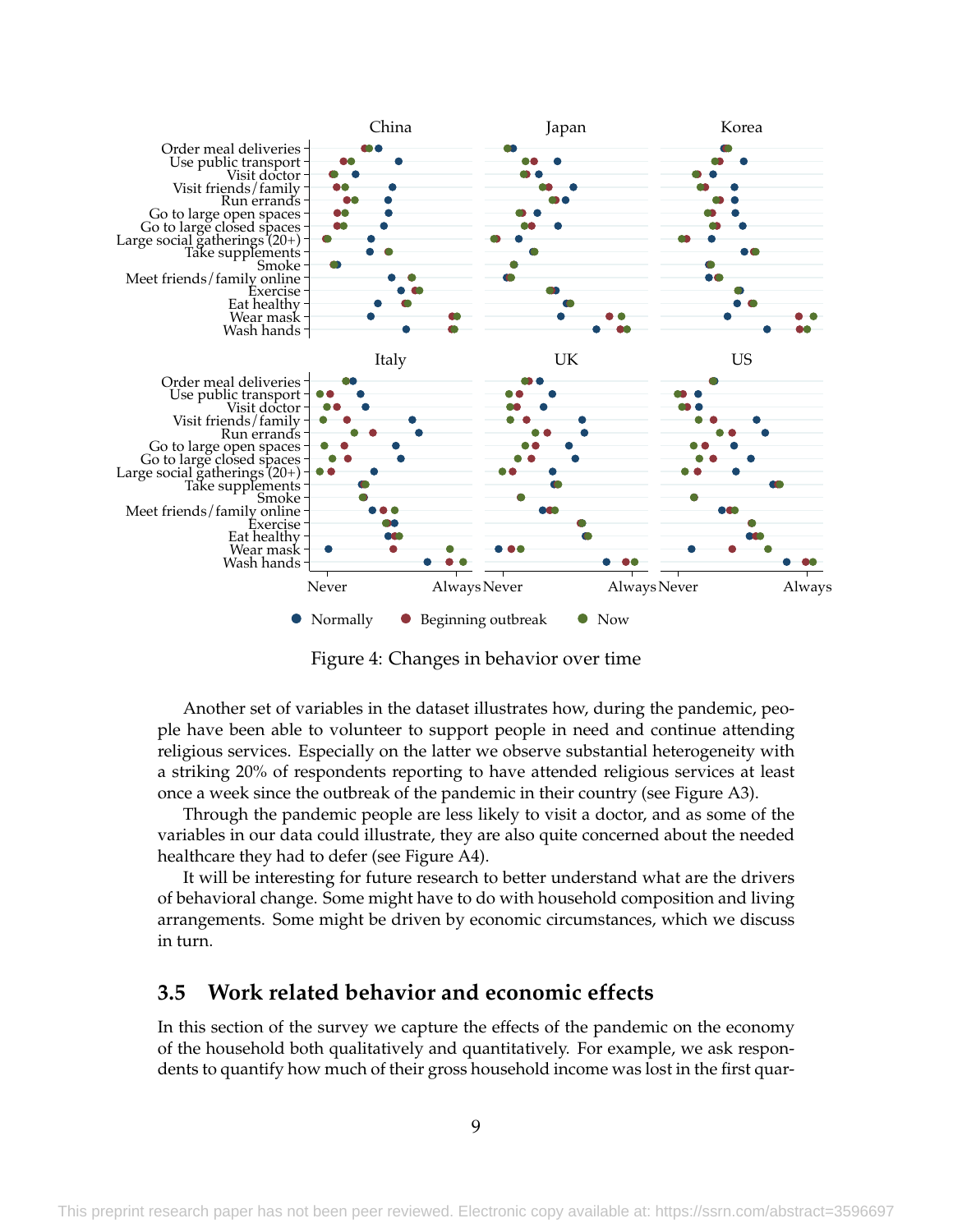ter of 2020, what are their expected income losses for the second and third quarters, changes in weekly savings and expenses. Qualitatively, we measure e.g. individual ability to reduce in person interactions at work and changes in work arrangements. We also measure both positive and negative non-financial effects of the pandemic on the households.

<span id="page-11-0"></span>

*Note:* Other services include: (i) accommodation and food, (ii) administrative and support, (iii) arts, entertainment, and recreation, (iv) finance and insurance, (v) government, (vi) information, (vii) management of companies and enterprises, (viii) other (except public administration), (ix) professional, scientific and technical, (x) real estate, rental and leasing, (xi) transportation and warehousing, (xii) utilities, (xiii) wholesale trade. Other industries include: (i) agriculture, forestry, fishing and hunting, (ii) construction, (iii) manufacturing, (iv) mining, quarrying, and oil and gas extraction.

#### Figure 5: Changes in the work situation

Here we focus on how the work situation of people who report being employed was affected by the pandemic. In [Figure 5,](#page-11-0) we see vast variation across countries in the share of workers who are currently unable to work, who were able to continue to work remotely and who did not experience any change in work arrangement. In Korea, where contact tracing has been particularly effective, we observe that a large share of workers could continue to work as normal. China has been particularly effective in moving its workers to teleworking arrangements. Western countries in particular have instead struggled the most to maintain their work force productive, as indicated by the high shares of employed respondents that are currently not at work. The right panel of the chart illustrates differences across sectors. As expected, we see pronounced resilience due to the ability to telework in the education sector, where 51% of respondents with a job were able to start teleworking, and high vulnerability of the retail trade sector, in which 31% of employed respondents had to cease working.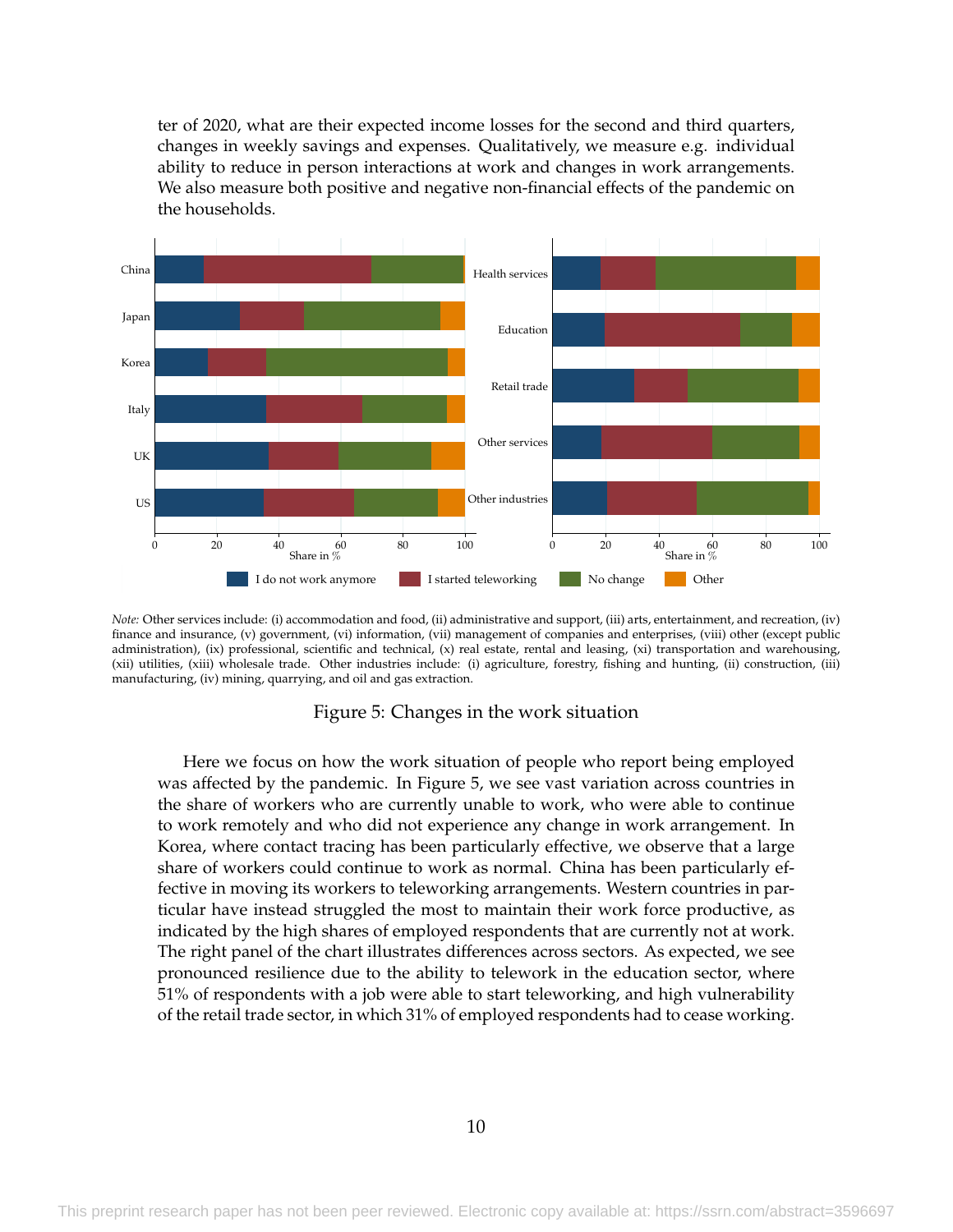### **3.6 Beliefs**

Finally, in this section we capture quantitative beliefs that people have about the severity of the pandemic in their local area, the risks of several kinds of complications that may arise once a person becomes infected, and qualitative beliefs on the effectiveness of different policies that different governments have been implementing to counteract the spread of the virus.

<span id="page-12-0"></span>

Figure 6: Beliefs on effectiveness of public safety measures: Requiring to wear masks outside

Having beliefs data to combine with behavioral change patterns can greatly help in understanding how to best coordinate the response of the public to tame the pandemic. As an illustration, we come back to the policy of requiring face masks to be worn outside, for which we also have information on how effective the policy is (see [Figure 6\)](#page-12-0). As previously pointed out, UK respondents stand out for not wearing face masks as much as people in other countries. As a demand-side explanation for that evidence, we find that people from the UK are especially skeptical of the effectiveness of such policy.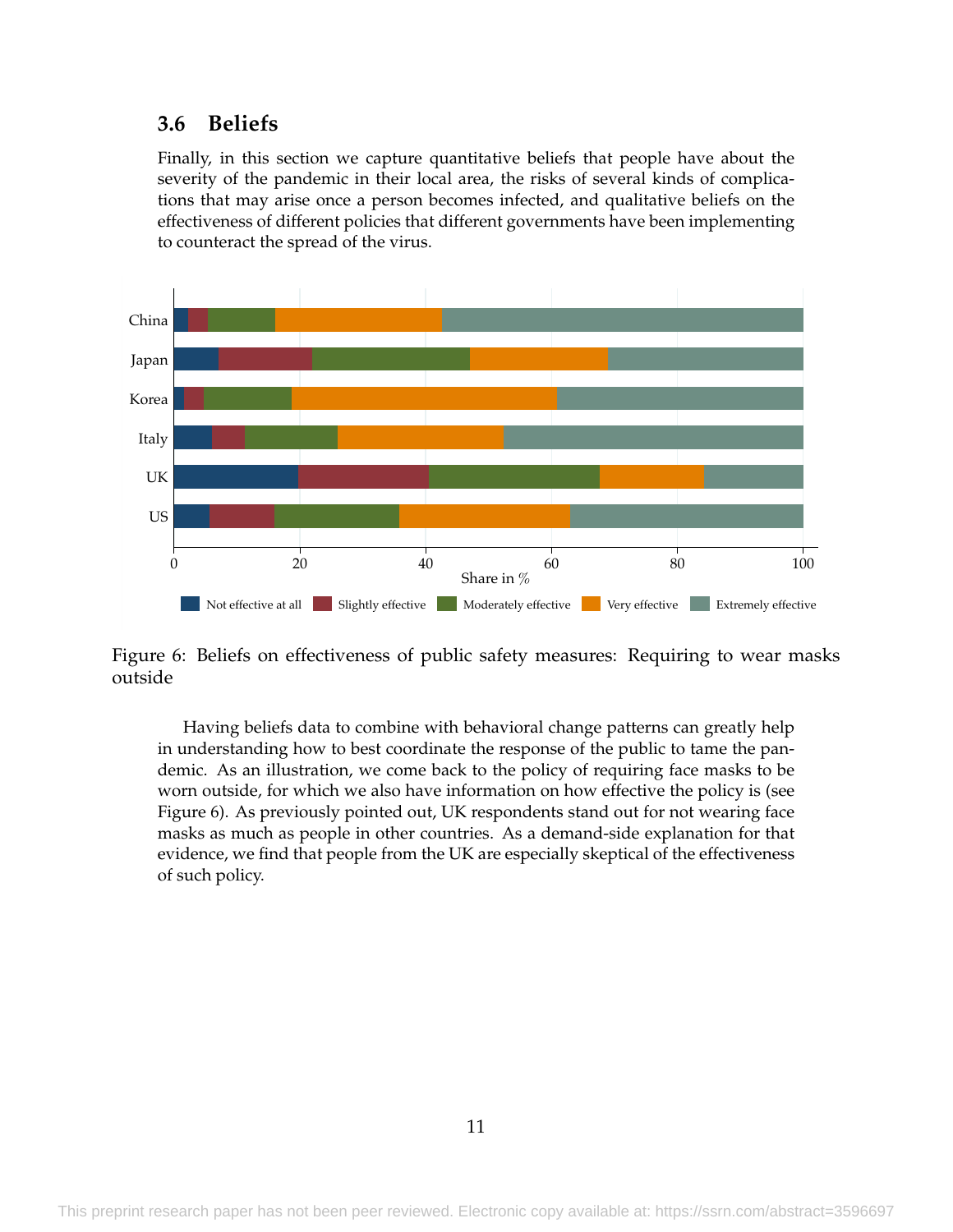<span id="page-13-0"></span>

*Note:* Other services include: (i) accommodation and food, (ii) administrative and support, (iii) arts, entertainment, and recreation, (iv) finance and insurance, (v) government, (vi) information, (vii) management of companies and enterprises, (viii) other (except public administration), (ix) professional, scientific and technical, (x) real estate, rental and leasing, (xi) transportation and warehousing, (xii) utilities, (xiii) wholesale trade. Other industries include: (i) agriculture, forestry, fishing and hunting, (ii) construction, (iii) manufacturing, (iv) mining, quarrying, and oil and gas extraction.

Figure 7: Belief on having been infected with Covid-19

[Figure 7](#page-13-0) shows how likely people think it is that they have been infected, by industry (left panel) and by country (right panel). Variation across industries is interesting because it again underscores the suggestion from [Figure 3](#page-9-0) of a weak mapping between sector and (perceived) risk of exposure. Country differences seem largely consistent with official statistics on infections (keeping in mind that for the US we have sampled respondents from the 4 most populous states, which include New York).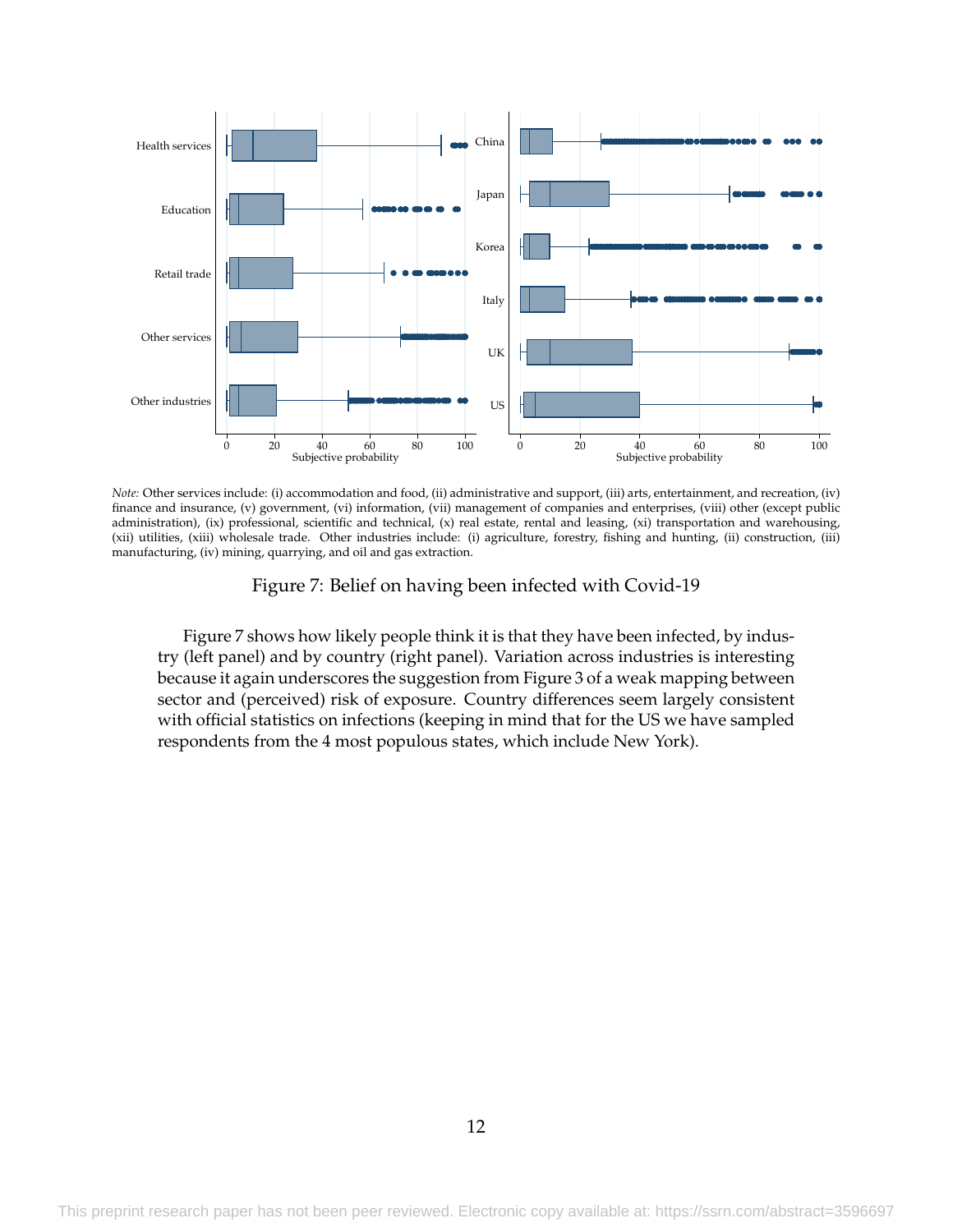<span id="page-14-0"></span>

#### Figure 8: Beliefs related to Covid-19

[Figure 8](#page-14-0) illustrates the distribution of beliefs on a broad range of Covid-19-relevant events. We caution readers against interpreting levels of reported beliefs literally, as we see that these tend to be inflated.<sup>[1](#page-14-1)</sup> That said, beliefs over complementary events appear largely consistent, in the sense of satisfying *additivity* for the majority of respondents. For example, the median respondent reports believing that about 30% of infected people will be asymptomatic and 10% of infected people die.

# **4 Ongoing research and additional questions these data can address**

There are several projects that we have begun.

<span id="page-14-1"></span> $1$ The challenges of eliciting subjective beliefs using surveys without incentives for correct responses are well documented (see e.g. [Hurd,](#page-16-3) [2009,](#page-16-3) for a review). Common techniques to improve accuracy of reported beliefs (such as interactive forms and incentivized procedures) were either not feasible or not practical without fatiguing subjects in an already long survey.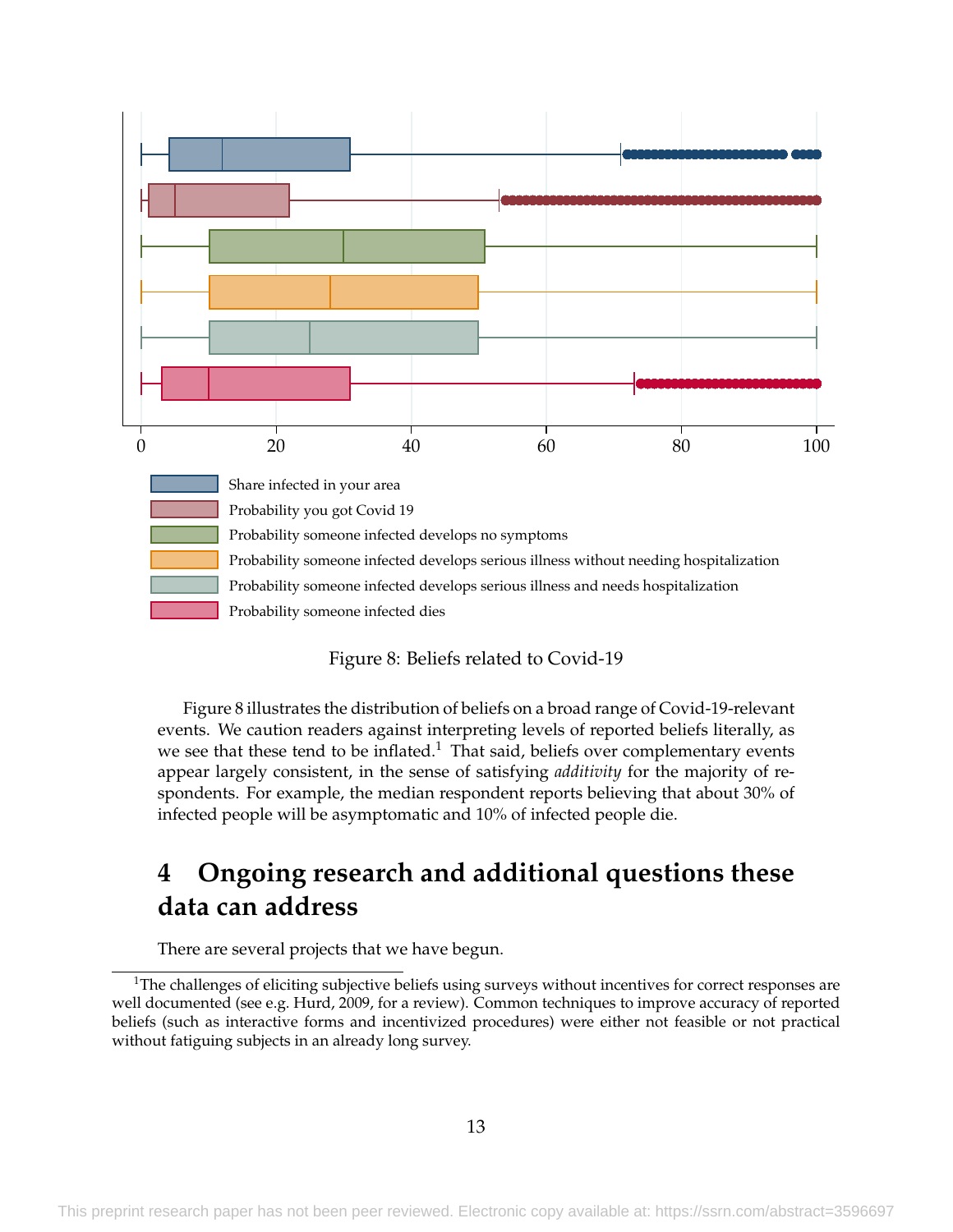## **4.1 Beliefs about the pandemic**

A burgeoning literature in economics studies subjective beliefs and expectations about key economic phenomena. A subset of this literature focuses on how beliefs, including biases in beliefs, are formed. The Covid-19 pandemic is an interesting context in which to study what drives variation in beliefs as it represents a large and unexpected shock, individuals are tasked with forming beliefs about possibly severe consequences of their behavior, and information about the pandemic is overwhelming and often conflicting and confusing. Using the data set presented in this paper, we aim to examine which factors help to explain variation in beliefs across individuals about pandemic-related phenomena. We pay particular attention to what appear to be biases, such as a reported belief that the Coronavirus has a 100% fatality rate.

## **4.2 Factors Associated with Social Distancing**

Another research question asks what factors are associated with decisions to socialdistance or take other measures that are protective and could also slow the spread of infection. In many cases, there are likely to be strong positive externalities to selfprotective behaviors, such as social-distancing, along with differences in the economic burden they imply, arising from work arrangements, income, household characteristics, etc. It is therefore crucial to understand who social distances and under what circumstances. This information could be used to shape policy that could slow the spread of illness, which takes account of heterogeneity in household willingness to engage in protective measures.

## **4.3 Individual Behavior and the Spread of Illness during a Pandemic**

An ongoing project is to build a structural model that examines individually optimal self-protecting behavior during an infectious disease pandemic. The framework incorporates features from epidemiology literature to link individual choices to the spread of the disease. The model will be used to assess how potential, counterfactual policies affect the spread of illness through endogenous behavior change. The model will be used to examine behavior during the Covid-19 pandemic. Empirical moments used to estimate the model will come from a variety of sources, including from the data set presented here. This project complements numerous ongoing efforts to incorporate behavior change into epidemiological models of disease spread. To our knowledge, however, no such model has incorporated socio-demographics (other than age), work arrangements, household structure, all of which could affect individual behavior.

# **5 Conclusion**

Despite the limitations and caveats discussed in the Introduction, we believe the data set introduced in this paper can be used to address a number of timely and policy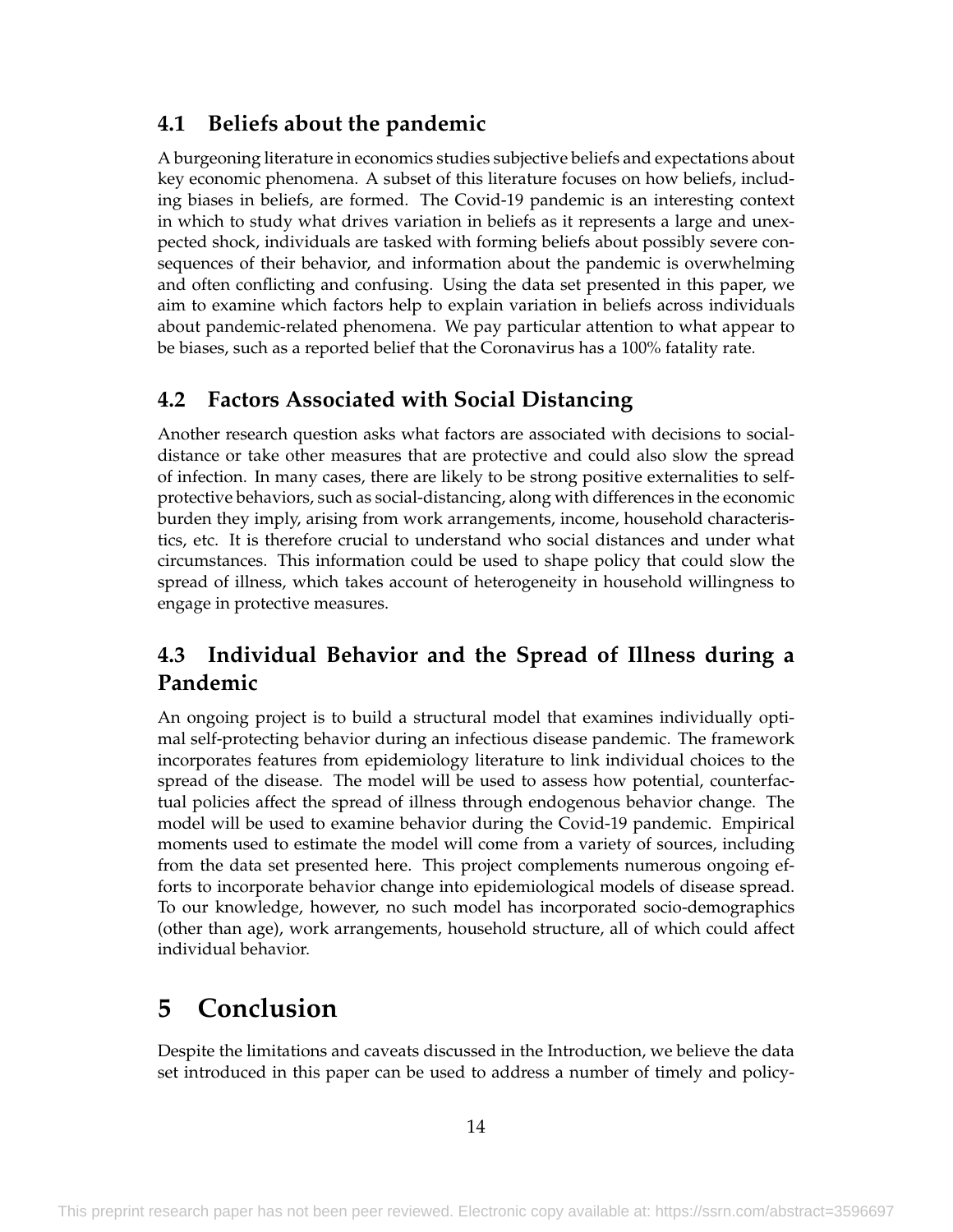relevant questions about behavior during the Covid-19 pandemic. We offer the data set as a public resource and hope it is useful for other researchers. We have endeavored to collect and describe the data with adequate caution and care.

While many of the questions we can address with the data set focus on the hereand-now, the Covid-19 pandemic will eventually run its course. However, it would be short-sighted and naive to think that another virus, perhaps an even more damaging one, will not come about in the future. Indeed, many specialists believe that this virus be cyclical, returning annually. If so, the questions we are addressing now will be important not only as we move through the current crisis, but also as we begin to prepare for the next one. Medical doctors, public health experts, epidemiologists, virologists and so forth have an obvious role to play in such preparations. However, the spread of the virus is not just a biological phenomenon, but is also driven by human behavior, which is the purview of social science. Thus, as we develop policy for future pandemics, social scientists who study behavior—and the policies that affect it—must also play a critical role. One way is through the collection and analysis of the type of data we present here, which shed light on what behavior can be expected of different segments of the population during a pandemic given heterogeneity in the incentives, constraints and circumstances people face.

## **References**

- <span id="page-16-2"></span>**Adams-Prassl, Abi, Teodora Boneva, Marta Golin, and Christopher Rauh**, "Inequality in the Impact of the Coronavirus Shock: Evidence from Real Time Surveys," *Cambridge-INET Work. Pap. Ser. No 2020*, 2020, *18.*
- <span id="page-16-1"></span>**Fetzer, Thiemo, Marc Witte, Lukas Hensel, Jon Jachimowicz, Johannes Haushofer, Andriy Ivchenko, Stefano Caria, Elena Reutskaja, Christopher Roth, Stefano Fiorin et al.**, "Global Behaviors and Perceptions in the COVID-19 Pandemic," 2020.
- <span id="page-16-4"></span>**Hale, Thomas, Samuel Webster, Anna Petherick, Toby Phillips, and Beatriz Kira**, "Oxford COVID-19 Government Response Tracker," *Blavatnik School of Government*, 2020.
- <span id="page-16-3"></span>**Hurd, Michael D**, "Subjective probabilities in household surveys," *Annu. Rev. Econ.*, 2009, *1* (1), 543–562.
- <span id="page-16-0"></span>**Jones, Sarah P.**, "Imperial College London YouGov Covid Data Hub, v1.0," Technical Report, Imperial College London Big Data Analytical Unit and YouGov Plc. 2020.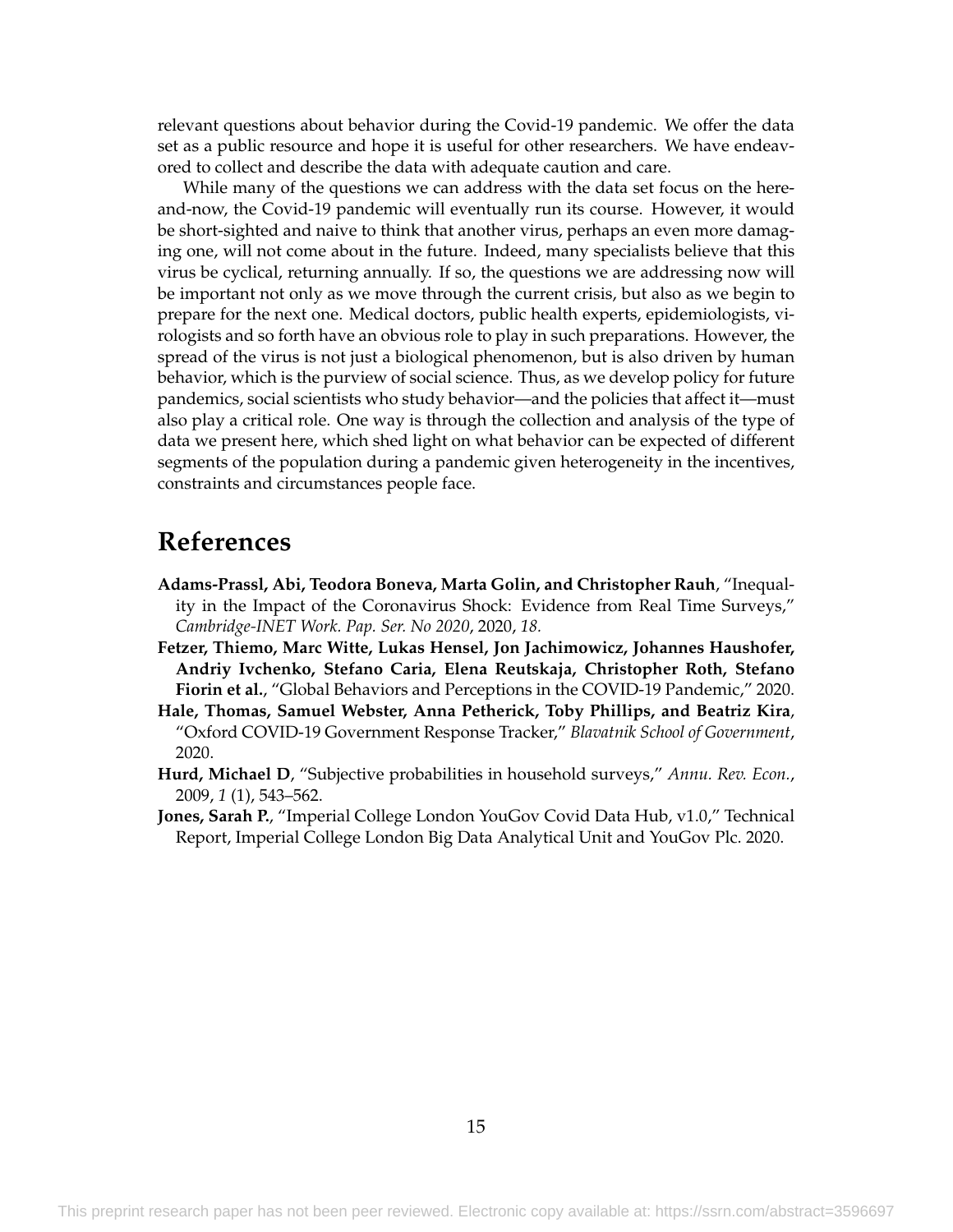## **For online publication**

## **A Surveyed Countries and Policy Variation**

As mentioned earlier, we selected these countries because they were at different stages of the epidemic dynamics. They also differ in their policy response to the pandemic.

As of the third week of April 2020 (week of data collection), these countries were at different points in the epidemiological development of the disease. [Figure A1](#page-17-0) presents summary statistics of key indicators of the spread of the disease and tests conducted, and tracks the evolution over time. These numbers correspond to officially reported numbers, so they should be taken with caution, since there are important differences in measurement and reporting criteria across countries.<sup>[2](#page-17-1)</sup>

<span id="page-17-0"></span>

|                                                                                                                  |                                 | China           | Japan                    | Korea                                                   | Italy                                                                                    | UK                           | <b>US</b>                        |                  |  |
|------------------------------------------------------------------------------------------------------------------|---------------------------------|-----------------|--------------------------|---------------------------------------------------------|------------------------------------------------------------------------------------------|------------------------------|----------------------------------|------------------|--|
|                                                                                                                  | Cases<br>Deaths<br><b>Tests</b> | 83,944<br>4,637 | 14,088<br>415<br>164,255 | 10,765<br>247<br>619,881                                | 203,591<br>27,682<br>1,979,217                                                           | 165,221<br>26,097<br>687,369 | 1,039,909<br>60,966<br>6,024,625 |                  |  |
|                                                                                                                  | for China.                      |                 |                          |                                                         | Source: Official sources collated by Our World in Data. Data on testing is not available |                              |                                  |                  |  |
| 35000<br>Cumulative tests, per million inhabitants<br>5000 10000 15000 20000 25000 30000<br>$\circ$<br>January 1 | February 1                      | March 1         | April 1                  | Total confirmed cases, per million inhabitants<br>May 1 | 3500<br>3000<br>2500<br>2000<br>1500<br>1000<br>500<br>$\circ$<br>January 1              | February 1                   | March 1                          | April 1<br>May 1 |  |
|                                                                                                                  | China                           |                 | Japan                    | Korea                                                   | Italy                                                                                    | UK                           | $-$ US                           |                  |  |

*Source:* Official sources collated by Our World in Data. Data on testing is not available for China.

Figure A1: Covid-19 cases, deaths, and tests for surveyed countries by May 1, 2020

<span id="page-17-1"></span><sup>&</sup>lt;sup>2</sup>We recommend the Oxford Covid 19 government response tracker website for more details on measurement issues https://www.bsg.ox.ac.uk/research/research-projects/coronavirus-governmentresponse-tracker).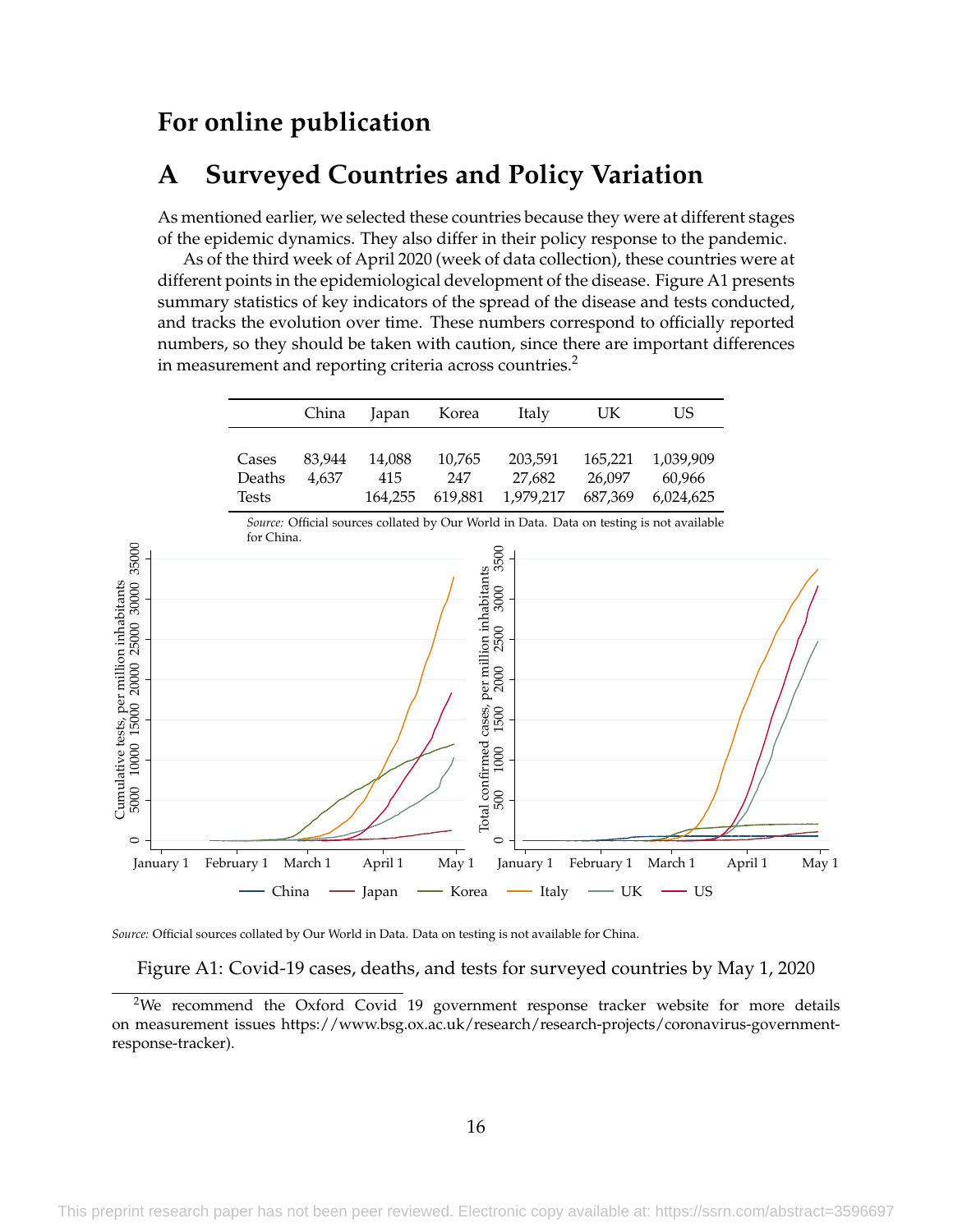We briefly review the trajectory in each country.<sup>[3](#page-18-0)</sup> Covid-19 originated in the Chinese city of Wuhan, the capital of Hubei province. The first cases were linked to a Seafood Market. By the end of January, the number of infections had surged to over ten thousand. On February 12, thousands more cases were confirmed in Wuhan after a change to the diagnosis method, which led to a sudden increase in confirmed cases. As of May 1st 2020, Covid-19 had infected over 84 thousand people and killed around 4,600 across the country. However, it had been the fourth consecutive day that no deaths were registered in the country.

In Japan, the first reported case of Covid-19 was confirmed on January 14, 2020. The first transmission within Japan was recorded on January 28. The number of new cases then increased sharply in February. The upward trend in new cases continued in March with 26 clusters confirmed in multiple prefectures. April saw a further acceleration of the infection rate. Consequently the Japanese government declared a state of emergency for seven prefectures on April 7. Overall, disease spread in Japan followed a slower trajectory in comparison to China, Europe and the United States. In South Korea, the number of cases initially began to increase exponentially because a person who attended several Church services from the Shincheonji Church in the province of Daegu (referred to as "patient 31"). The Korean government has aimed at retracing other members of the Church and testing over 200 thousand Shinchonji church followers. The number of daily new cases has fallen in recent weeks, but small clusters of infections continue to appear across the country and the number of cases imported from abroad is also increasing.

Italy is the first European country to have experienced a surge in confirmed cases towards the end of February. The region most hit by the virus in the country was Lombardy, with about 68 thousand cases.

The UK and the US experienced a first surge in cases later in time, around the third week of March. In the UK, London has the highest number of confirmed cases of the virus with 22,072 registered cases as of April 21. In the US, as of April 30, there had been over 1,039,909 cases. The Coronavirus outbreak has now been reported in every state in the US, with the vast majority of cases reported in the state of New York.

The number of confirmed deaths has also widely differed across countries. Japan and South Korea show the lowest overall number of deaths, while Italy, the UK and the US have experienced much higher death tolls.

Countries have taken different approaches to tackle the epidemic. [Figure A2](#page-19-0) presents an overview of the measures taken over time. China locked down the province of Hubei on January 23d and imposed strict measures across the rest of the country. Japan imposed strict measures towards the end of February, including restrictions on internal travels. South Korea implemented widespread testing very quickly, and tracked contacts of positively diagnosed cases. Italy first locked down several towns in the North of the country, most affected by the epidemic. They then expanded the lockdown to the rest of the country on March 9. In the UK, school closures and travel restrictions were also imposed starting in the fourth week of March. In the US, States have responded differently in terms of measures taken and of timing. Starting in late

<span id="page-18-0"></span> $3$ The information presented here comes from country specific reports put together by Statista and available on their public website (www.statista.com).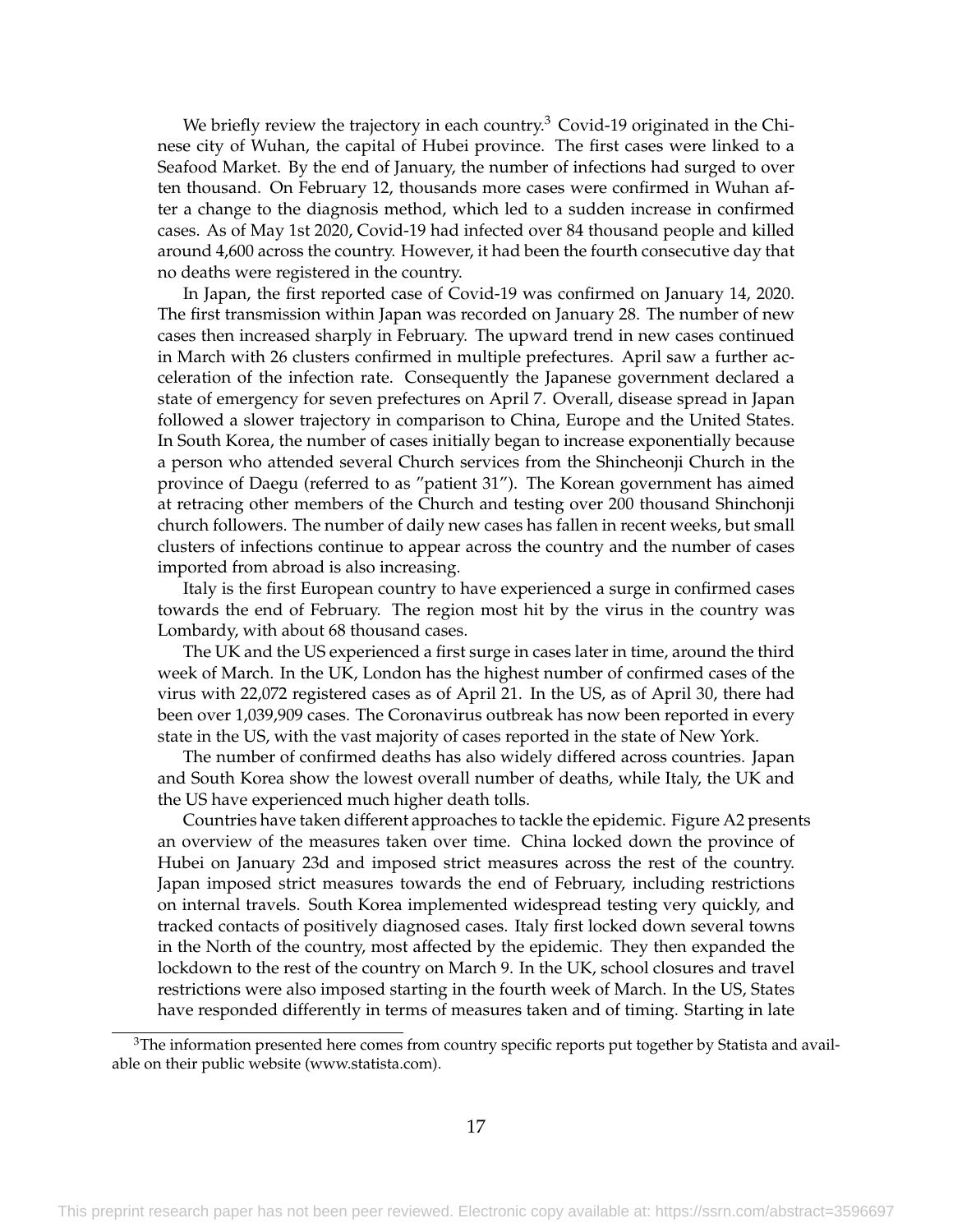<span id="page-19-0"></span>

April, some states had already begun to relax measures, allowing some businesses that had been ordered closed to re-open.

*Note:* This timeline reports the occurrence of five classes of events with the following hierarchy (higher hierarchy events hide lower hierarchy events in the chart): first death, national restrictions, local restrictions, national recommendations, local recommendations. Using data collected from [Hale et al.](#page-16-4) [\(2020\)](#page-16-4), we focus on recommendations and restrictions (whether implemented locally or countrywide) related to seven policies. Policies under consideration include: school closure, workplace closure, cancellation of public events, restrictions on gathering size, public transport closures, stay-at-home requirements, restrictions on domestic/internal movement.

Figure A2: Recommendations and restrictions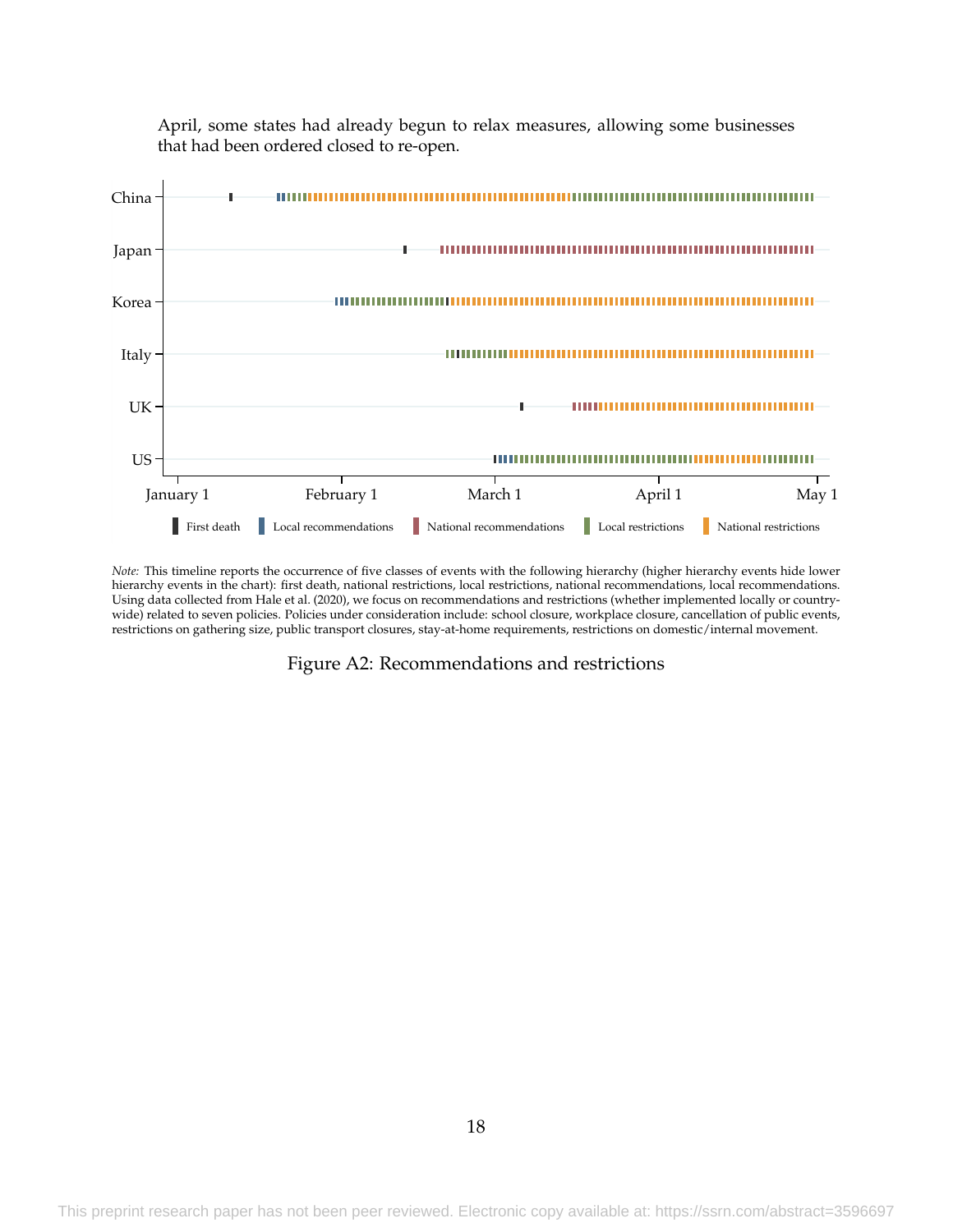# **B Additional Figures**

<span id="page-20-0"></span>

Figure A3: Volunteering and attendance to religious events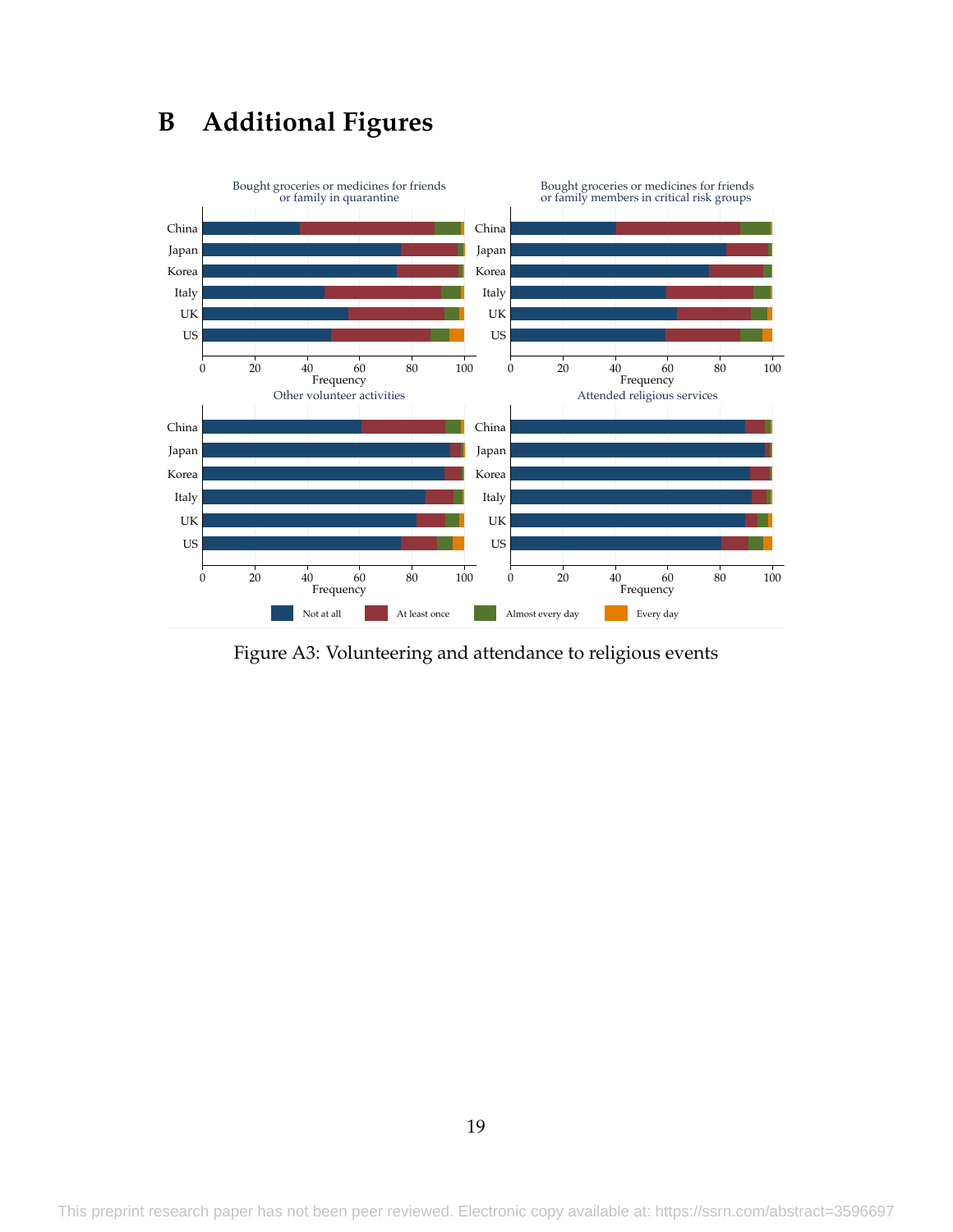<span id="page-21-0"></span>

Figure A4: Concerns about having to defer healthcare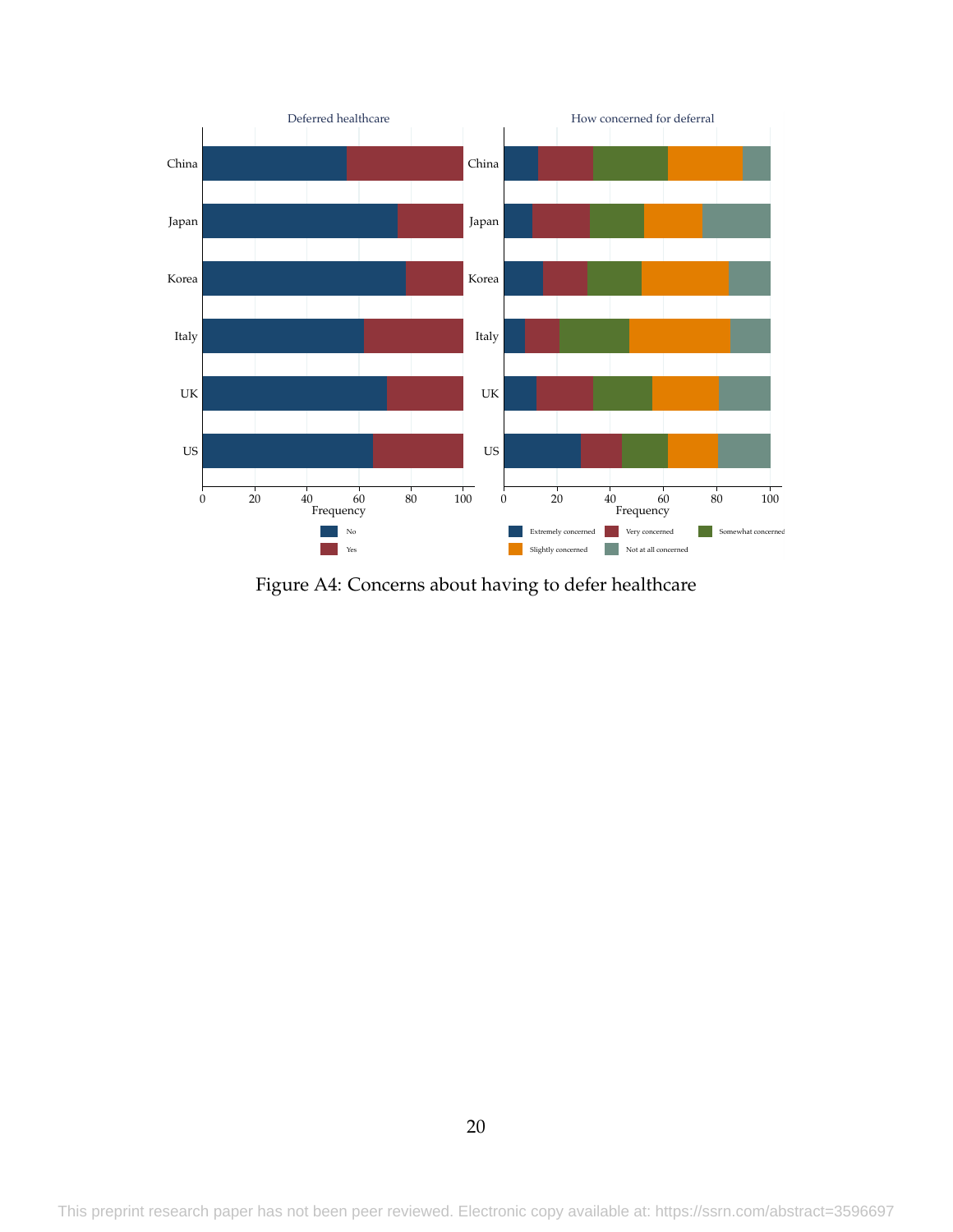# <span id="page-22-0"></span>**C Survey for the US**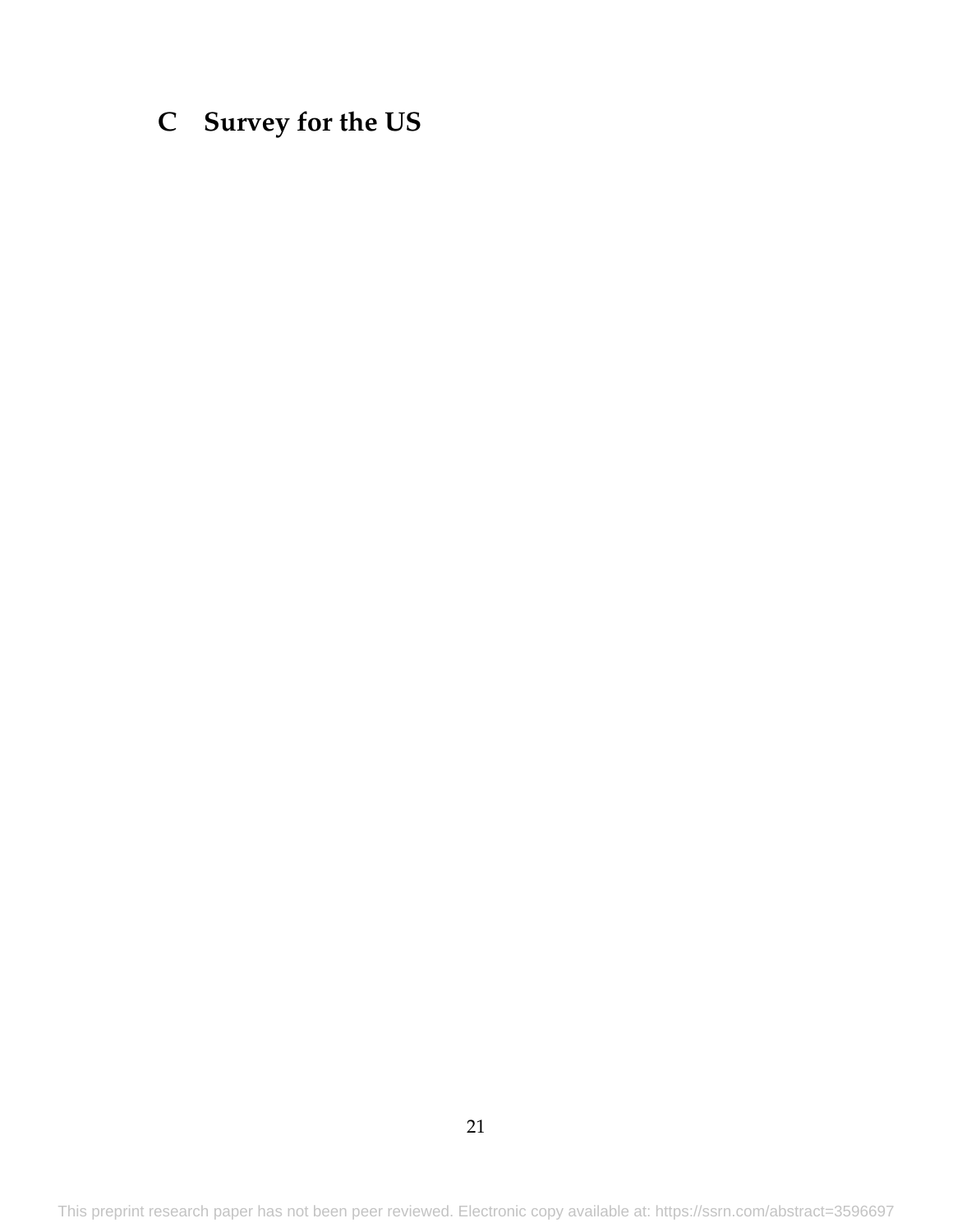## **Consent**

Thank you for taking part in this survey. The survey is an initiative from the COVID 19 RESEARCH CONDUIT, which is an international collaboration of social scientists across the world. You must be above 18 to fill in the following survey.

This study will take approximately 20 minutes of your time. We will ask you about some of your socio-economic characteristics, your behavior in the past few weeks, and your expectations about what will happen in the next few months due to the pandemic. We will also ask some general questions about your health status but you can refuse to answer them if you wish, and if you do answer then the data will be treated with additional restrictions in order to strictly preserve your confidentiality.

If you decide to participate in the survey, we ask you to take all questions seriously. Data is collected for the purposes of research and to inform public health policy. Keep in mind that your participation is voluntary, and you can at any time decide to quit answering the survey. All data is collected in anonymized form, and nobody will be able to identify you from your answers.

Except for the health data, all data collected will be deposited in an Academic Research Data Repository to facilitate as much as possible the research and response of policy-makers to the pandemic. For health data the research team will make sure to keep this confidential and safely stored, and will be shared with the public only in aggregate form for research articles.

Given the special circumstances, please make sure that answering this survey does not pose any risk for your health and the health of the people around you. Answer the survey using your personal phone, tablet, or computer. Do not answer the survey if you are feeling unwell or if doing so requires you obtaining access to a shared device that you are not otherwise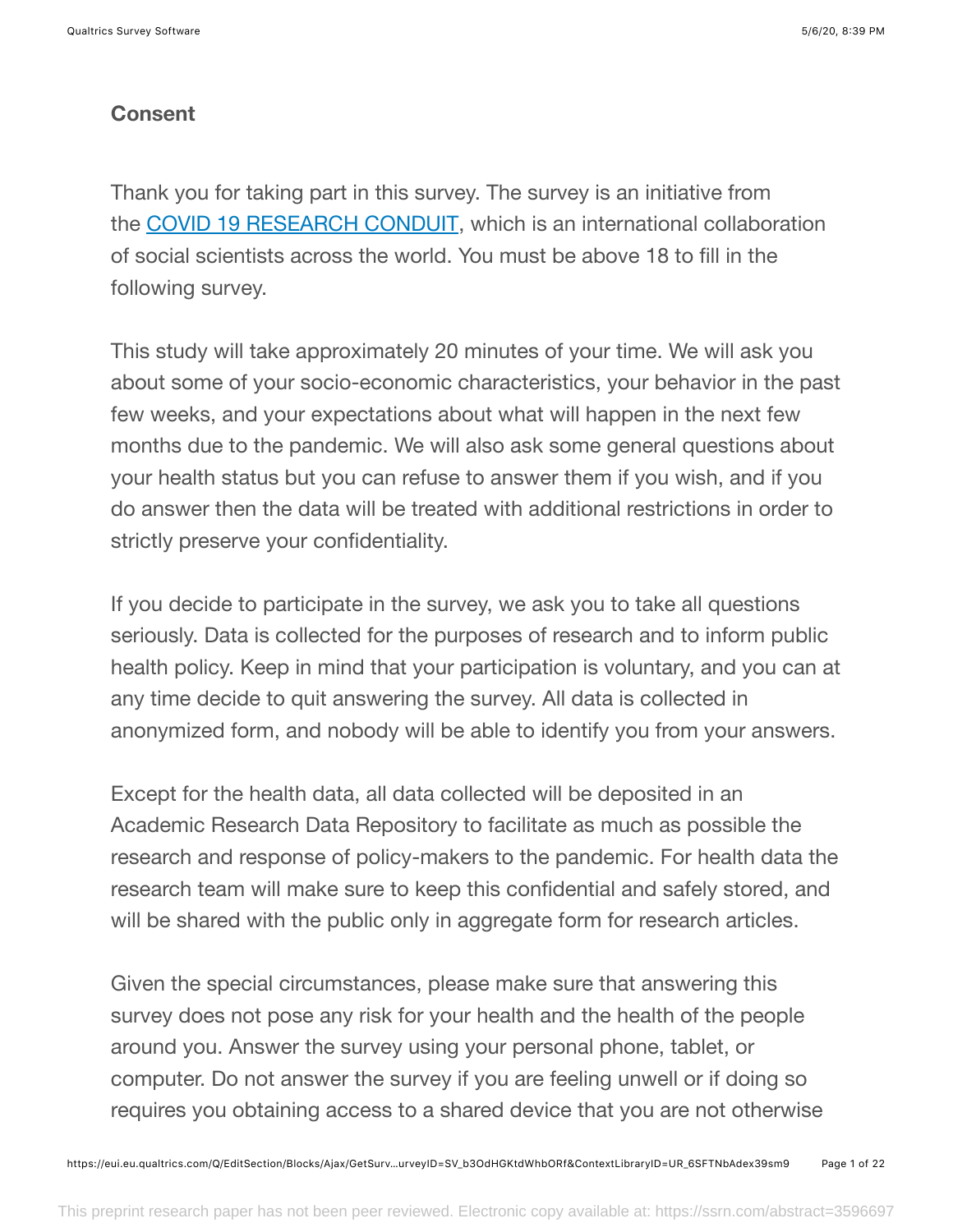currently using.

This study was cleared by the ethics committee of the University of Exeter. Should you have any question, difficulty, or complaint, please contact Prof. Julian Jamison at J.Jamison@exeter.ac.uk.

By clicking on "Yes, I would like to participate in the survey" you give your consent to take part in the study and the survey will be launched.

- $\overline{O}$  Yes, I would like to participate in the survey
- $\bigcirc$  No, I would not like to participate in the survey

### **Socio-demographics**

How old are you?

- **O** Below 18
- $\bigcirc$  Between 18 and 25
- $\bigcirc$  Between 26 and 35
- $\bigcirc$  Between 36 and 45
- $\bigcirc$  Between 46 and 55
- $\bigcirc$  Between 56 and 65
- $\bigcirc$  Between 66 and 75
- $O$  Above 75
- $\bigcirc$  Prefer not to answer

What is your gender?

 $\bigcap$ 

 $\bigcap$ 

Male **Female** Prefer not to answer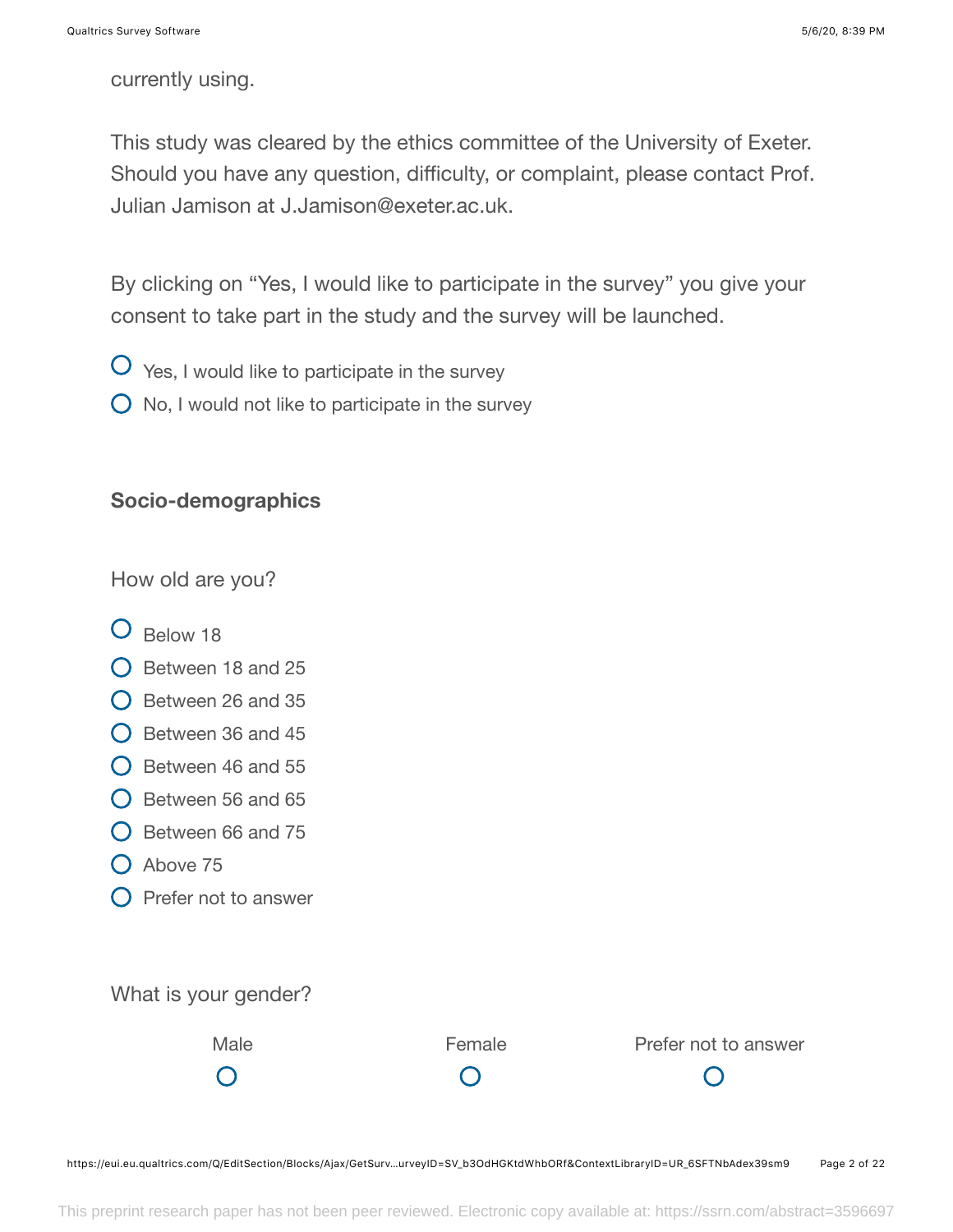What is your race (select all that apply)?

- American Indian or Alaskan Native
- Asian
- Black or African American
- **Native Hawaiian or Other Pacific Islander**
- White / Caucasian
- **Prefer not to answer**

What state do you live in?

Select state

# $\div$

What is your work situation

- O Self-employed
- Employed part-time
- Employed full-time
- $\bigcirc$  Not in employment

In what range is the gross annual income of your household?

- $\overline{O}$  \$23,000 or less
- $\bigcirc$  \$23,001 \$42,000
- $O$  \$42,001 \$66,000
- $\bigcirc$  \$66,001 \$106,000
- \$106,001 or more
- $\bigcap$  Prefer not to answer

## **These page timer metrics will not be displayed to the recipient.** First Click: *0 seconds*

https://eui.eu.qualtrics.com/Q/EditSection/Blocks/Ajax/GetSurv…urveyID=SV\_b3OdHGKtdWhbORf&ContextLibraryID=UR\_6SFTNbAdex39sm9 Page 3 of 22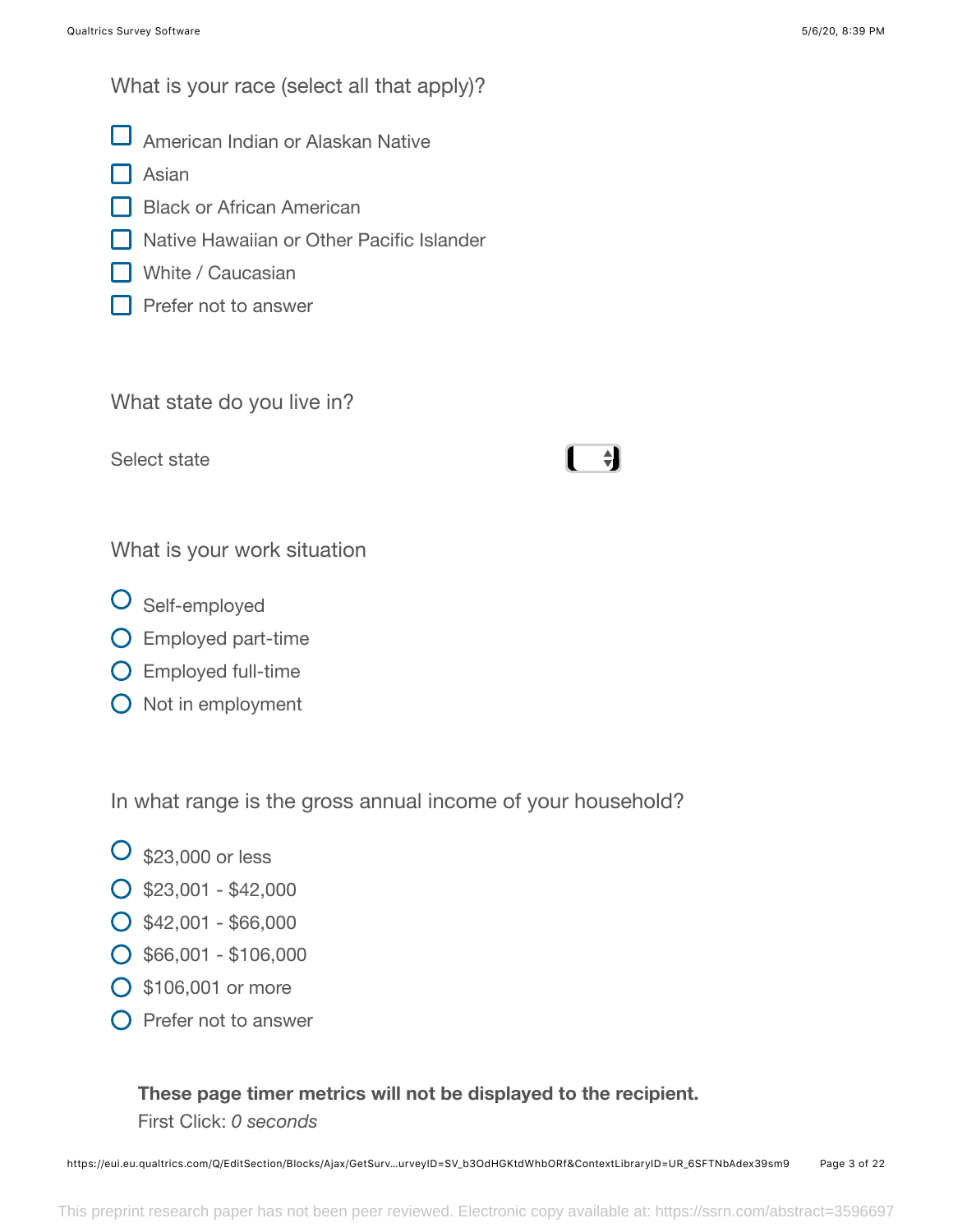Last Click: *0 seconds* Page Submit: *0 seconds* Click Count: *0 clicks*

### **General health status and risk factors**

Some of the next questions are denoted by an "**\***" to indicate that they ask information that may be more personal in nature and will be kept confidential.

Do you have any of the following conditions? (select all that apply)**\***

| <b>Diabetes</b>                                                                       |           |
|---------------------------------------------------------------------------------------|-----------|
| High blood pressure / hypertension                                                    |           |
| Heart disease                                                                         |           |
| Asthma or other chronic respiratory issues                                            |           |
| Allergies                                                                             |           |
| Other chronic illnesses that require long term care from a doctor (please<br>specify) |           |
| None of the above                                                                     |           |
| Are you vaccinated against influenza this season?                                     |           |
| Yes                                                                                   | <b>No</b> |
|                                                                                       |           |
| Are you a smoker?                                                                     |           |
| Yes                                                                                   | <b>No</b> |
|                                                                                       |           |
|                                                                                       |           |

https://eui.eu.qualtrics.com/Q/EditSection/Blocks/Ajax/GetSurv…urveyID=SV\_b3OdHGKtdWhbORf&ContextLibraryID=UR\_6SFTNbAdex39sm9 Page 4 of 22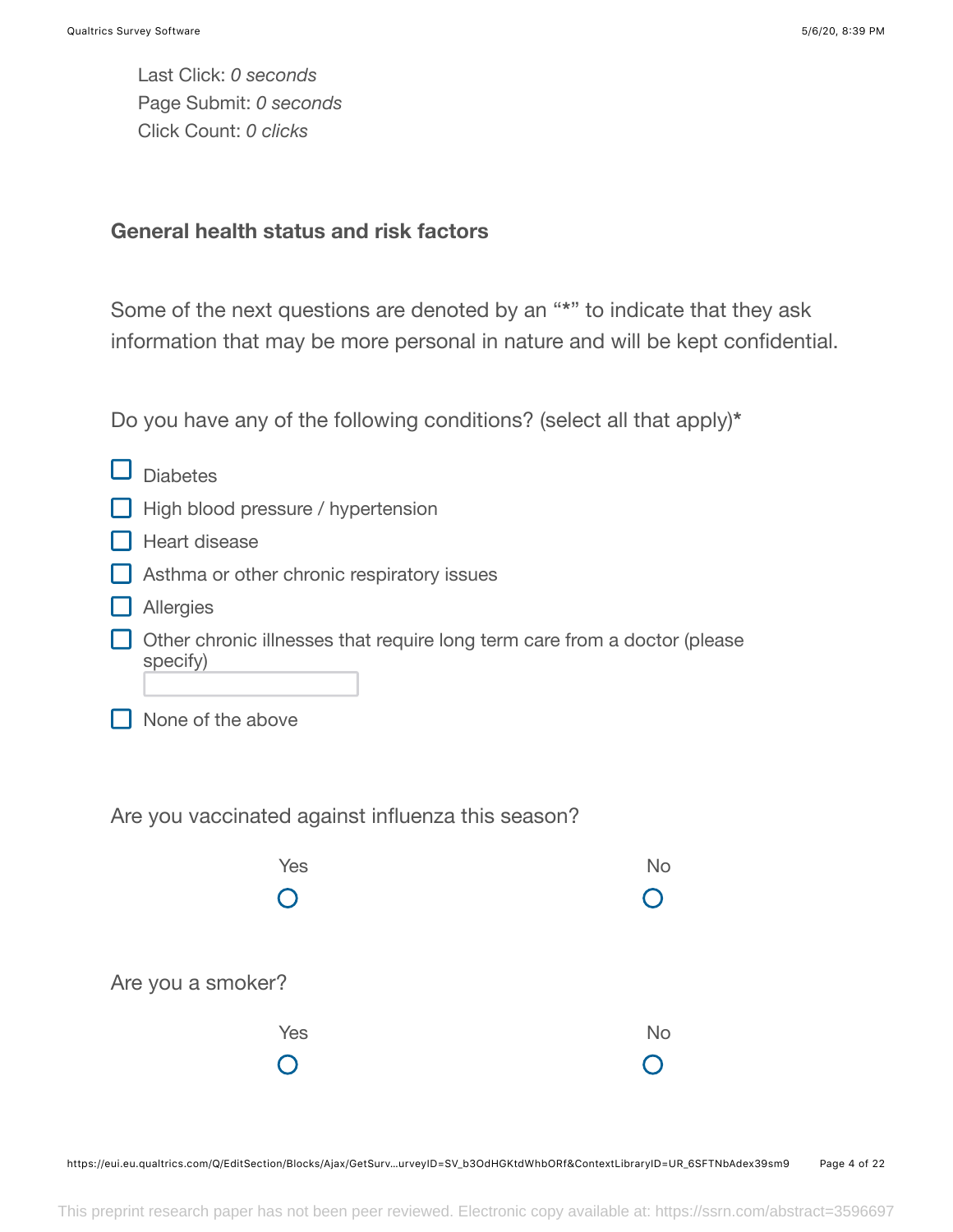Have you in the past two weeks experienced any of the following symptoms? **\***

| $\Box$ Dry cough        |                    |
|-------------------------|--------------------|
| Fever                   |                    |
| Tiredness               |                    |
| $\Box$ Runny nose       |                    |
| Sore throat             |                    |
| $\Box$ Nasal congestion |                    |
| $\Box$ Aches and pains  |                    |
| <b>Diarrhea</b>         |                    |
| Loss of smell or taste  |                    |
|                         | Any other symptoms |
| None of the above       |                    |

**These page timer metrics will not be displayed to the recipient.**

First Click: *0 seconds* Last Click: *0 seconds* Page Submit: *0 seconds* Click Count: *0 clicks*

When did you first experience any symptom?**\***

|                       | Month | Day        | Year              |
|-----------------------|-------|------------|-------------------|
| <b>Please Select:</b> |       | $\ddagger$ | $\  2020 \div \ $ |

Have you been in contact with your doctor or the health authorities?

 $\overline{O}$  Yes, and they said that getting tested for Covid-19 at this stage is not necessary

 $\bigcirc$  Yes, and I am waiting to be tested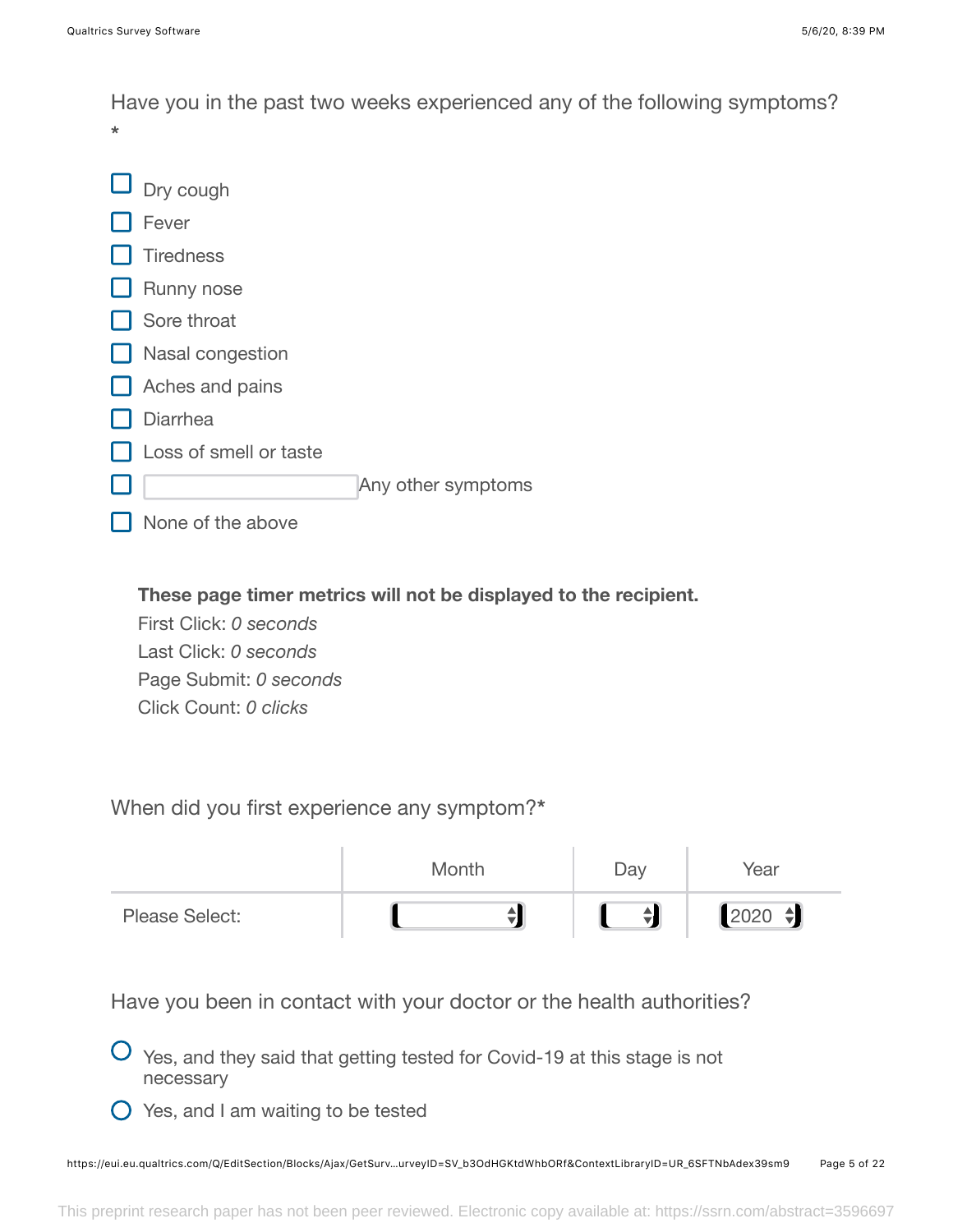$\bigcirc$  No, I don't think my symptoms are serious enough to require medical attention

| C | Other |
|---|-------|
|   |       |

**Exposure -- Part 1**

How many people that you have interacted with recently have been diagnosed with Covid 19?



On a typical working day (before the outbreak of Covid-19), with how many people would you have close social contact with (at less than 1 metre distance) and how long would you interact with them? (indicate approximate numbers - leave blank if the answer is zero)

|                                                                                                                               | Children (18 or<br>younger) | Adults (between<br>19 and 60) | Adults (older than<br>60) |              |
|-------------------------------------------------------------------------------------------------------------------------------|-----------------------------|-------------------------------|---------------------------|--------------|
| For less than 15<br>minutes                                                                                                   |                             |                               |                           |              |
| For more than 15<br>minutes                                                                                                   |                             |                               |                           |              |
| What is your profession?                                                                                                      |                             |                               |                           |              |
| Industry                                                                                                                      |                             | ÷                             |                           |              |
| Profession                                                                                                                    |                             | $\triangleq$                  |                           |              |
| In what type of area are you currently living?                                                                                |                             |                               |                           |              |
| Urban area                                                                                                                    | Semi-urban / residential    |                               | Countryside               |              |
| https://eui.eu.qualtrics.com/Q/EditSection/Blocks/Ajax/GetSurv…urveyID=SV_b3OdHGKtdWhbORf&ContextLibraryID=UR_6SFTNbAdex39sm9 |                             |                               |                           | Page 6 of 22 |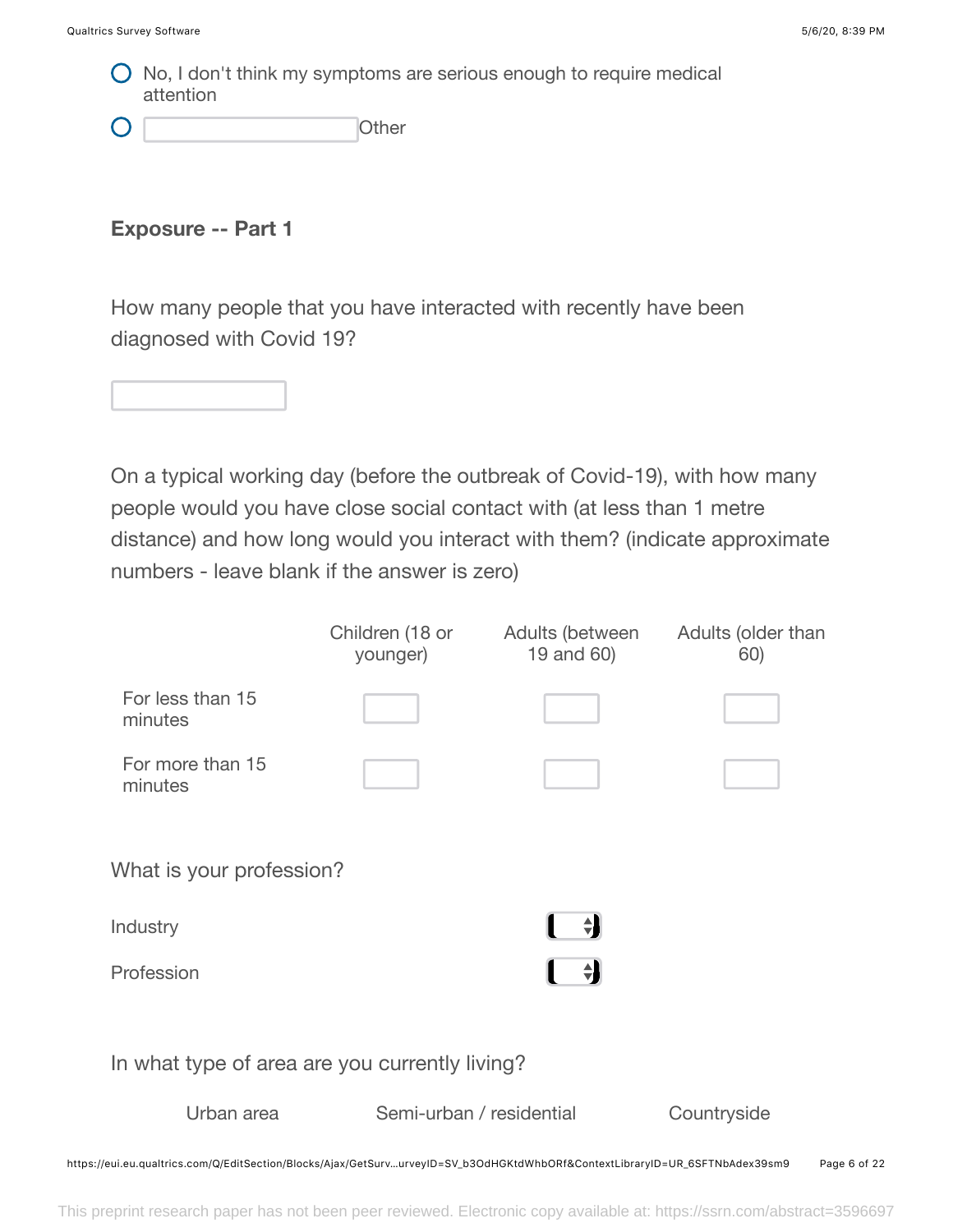My current home is best described as O House O Apartment

**O** Condominium

 $\bigcap$ 

- **O** Trailer
- O Shelter
- Other (please specify)  $\mathbf{O}$

Who shares the kitchen or other facilities in your accommodation? Please indicate the number of people who are:

|                                 | leave blank if 0 |
|---------------------------------|------------------|
| Under the age of 2              |                  |
| Between the age of 2 and 12     |                  |
| Between the age of 13 and<br>18 |                  |
| Between the age of 19 and<br>25 |                  |
| Between the age of 26 and<br>50 |                  |
| Between the age of 50 and<br>65 |                  |
| Above 65                        |                  |

Which of the following best describes your current living situation?

Live alone in my home (may have a pet)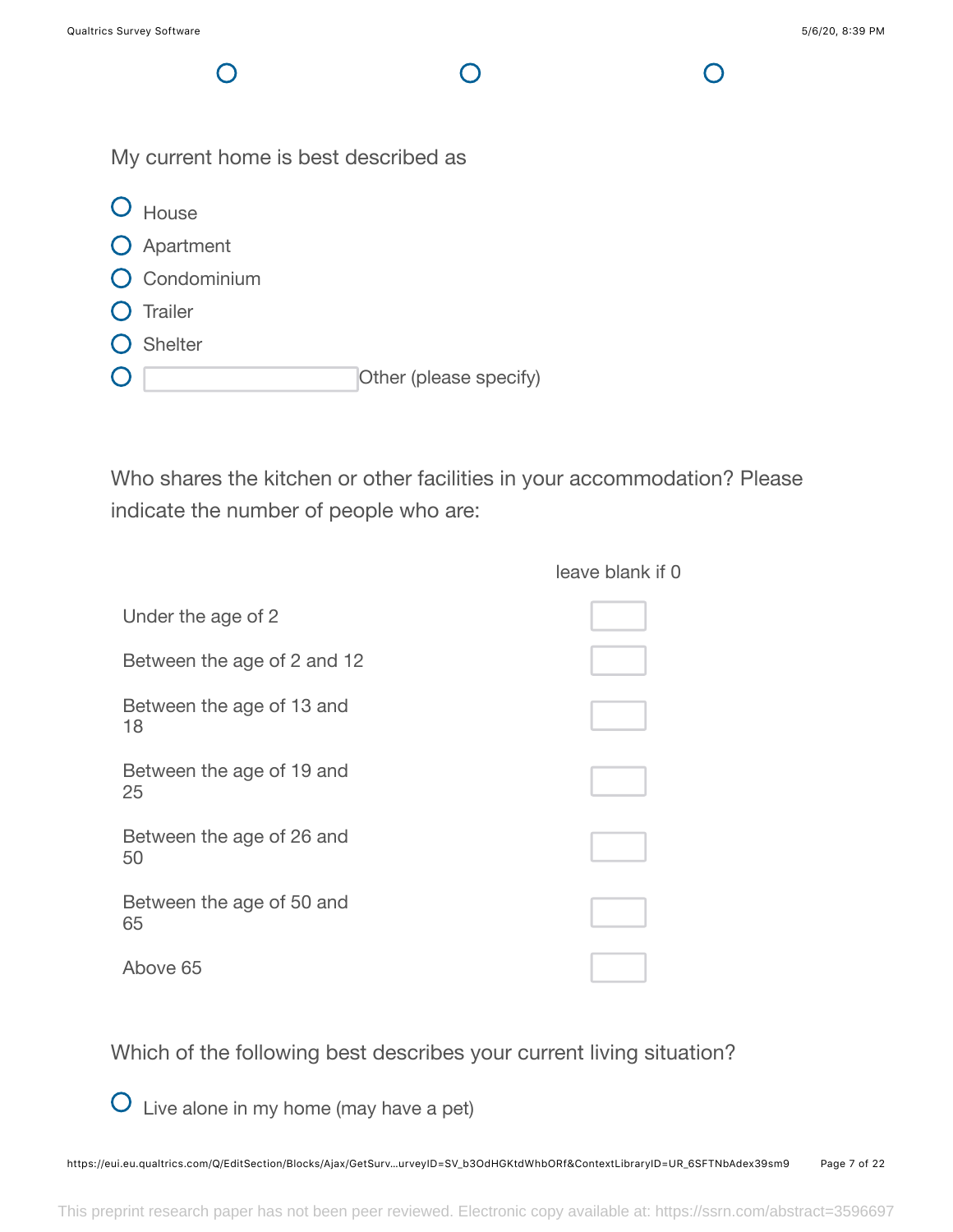- $\bigcirc$  Live in a household with other people
- $\bigcirc$  Live in a facility such as a nursing home which provides meals and 24-hour nursing care
- $\bigcirc$  Temporarily staying with a relative or friend
- $\bigcirc$  Temporarily staying in a shelter or homeless

What outside space do you have access to in your current accommodation? (select all that apply)

| $\Box$ None                                               |
|-----------------------------------------------------------|
| $\Box$ Balcony                                            |
| $\Box$ Terrace                                            |
| $\Box$ Small private garden or Yard (less than 200 sq ft) |
| $\Box$ Large private garden or Yard (more than 200 sq ft) |
| $\Box$ Common courtyard                                   |
| ( )ther                                                   |

**These page timer metrics will not be displayed to the recipient.**

First Click: *0 seconds* Last Click: *0 seconds* Page Submit: *0 seconds* Click Count: *0 clicks*

## **Exposure -- Part 2**

In normal times (before the outbreak of Covid 19), how often would you use the following means of transportation over the course of two weeks?

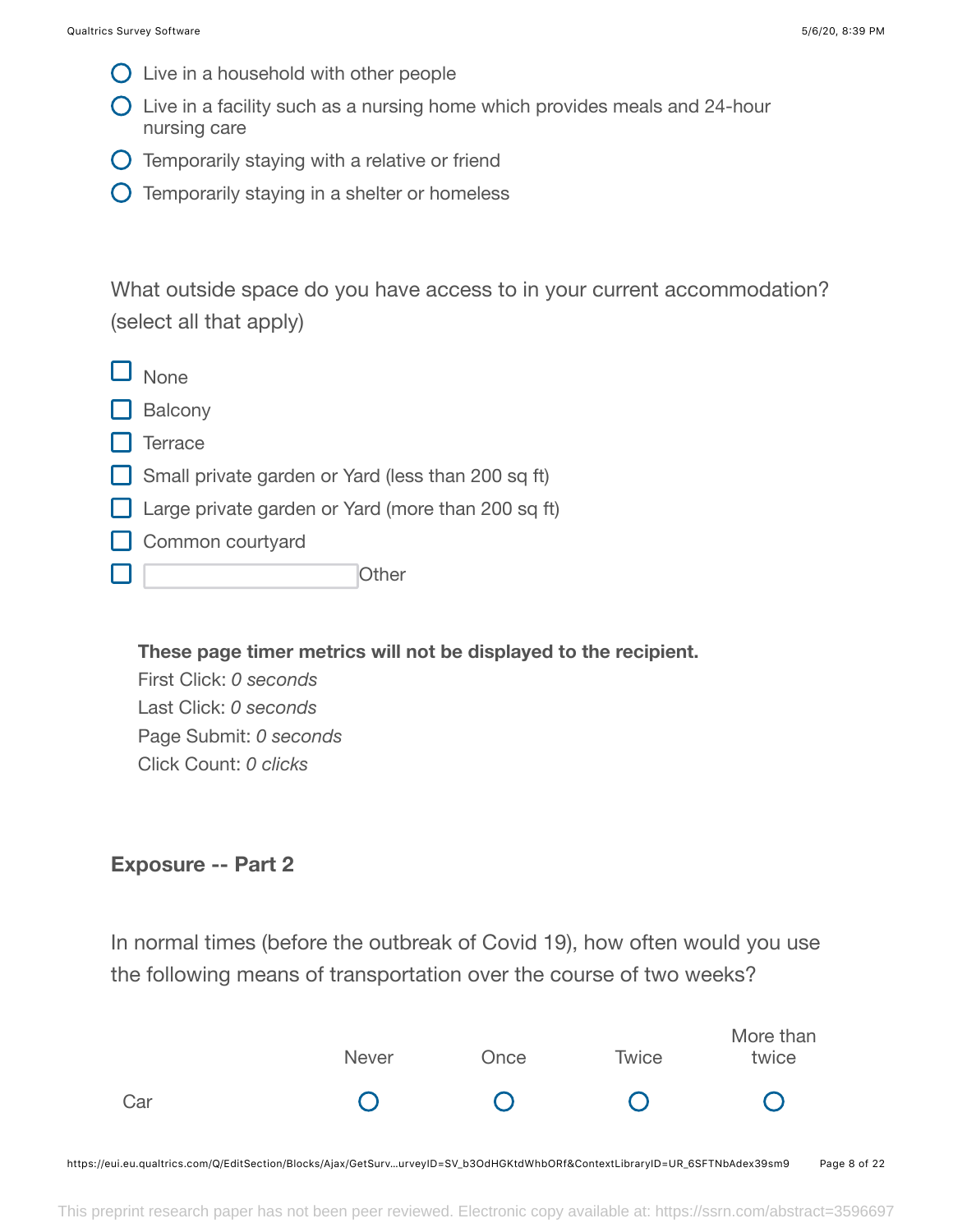| Bus / metro / tram<br>/ train $(< 2$ hours)<br>outside rush hours |  |  |
|-------------------------------------------------------------------|--|--|
| Bus / metro / tram<br>/ train $(< 2$ hours)<br>during rush hours  |  |  |
| Long journey<br>coach / train $(> 2$<br>hours)                    |  |  |
| Plane                                                             |  |  |

Have you travelled abroad or outside your local area since January 2020?

| Yes            | <b>No</b>      |
|----------------|----------------|
| $\overline{O}$ | $\overline{O}$ |

Please indicate if you have been in any of the following areas (select all that apply):

| Wuhan |  |
|-------|--|
|-------|--|

- $\Box$  Other regions in China
- North of Italy (Lombardia, Veneto, Emilia Romagna)
- $\Box$  Other regions in Italy

Other region/country (please indicate)  $\Box$ 

If you have stayed outside your home, have you stayed in facilities which have shared facilities with other people (such as hotels, ski resorts, cruiseships)?

| Yes                     | No             |
|-------------------------|----------------|
| $\overline{\mathsf{O}}$ | $\overline{O}$ |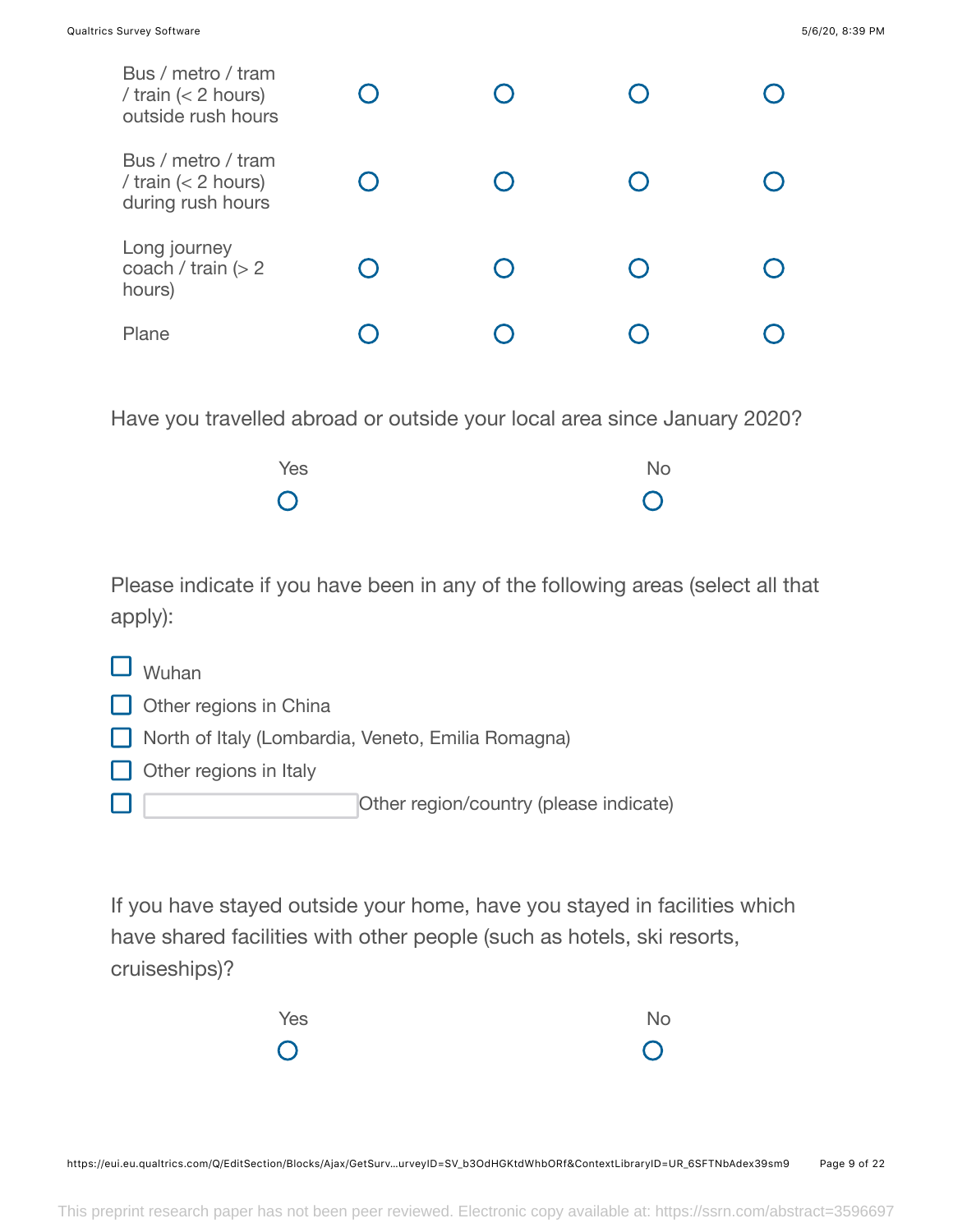H

## **Behavioral response**

Due to the Covid-19 epidemic, have you changed any of your daily behaviors?



What caused your behavior to change (select all that apply)?

| $\Box$ To protect myself                                       |
|----------------------------------------------------------------|
| To protect my family                                           |
| To protect the public (people I don't know)                    |
| Because everyone else did                                      |
| Due to recommendations from friends/family                     |
| Due to recommendations from doctors or public health officials |
| $\Box$ Due to recommendations from politicians                 |
| Contact with people infected with Covid-19                     |
| Appearance of Covid-19-related symptoms                        |
| Diagnosis of Covid-19                                          |
| Legal measures (e.g. a stay at home order)                     |
|                                                                |

Other (please specify)

For each of the following behaviors, how often do you engaged in them since the Covid 19 outbreak first started spreading in your country?

|                                                                                    | <b>Never</b> | Rarely | <b>Sometimes</b> | Very<br>often | Always |
|------------------------------------------------------------------------------------|--------------|--------|------------------|---------------|--------|
| Keeping at least 4<br>ft distance from<br>anyone who is<br>coughing or<br>sneezing |              |        |                  |               |        |

https://eui.eu.qualtrics.com/Q/EditSection/Blocks/Ajax/GetSurv…rveyID=SV\_b3OdHGKtdWhbORf&ContextLibraryID=UR\_6SFTNbAdex39sm9 Page 10 of 22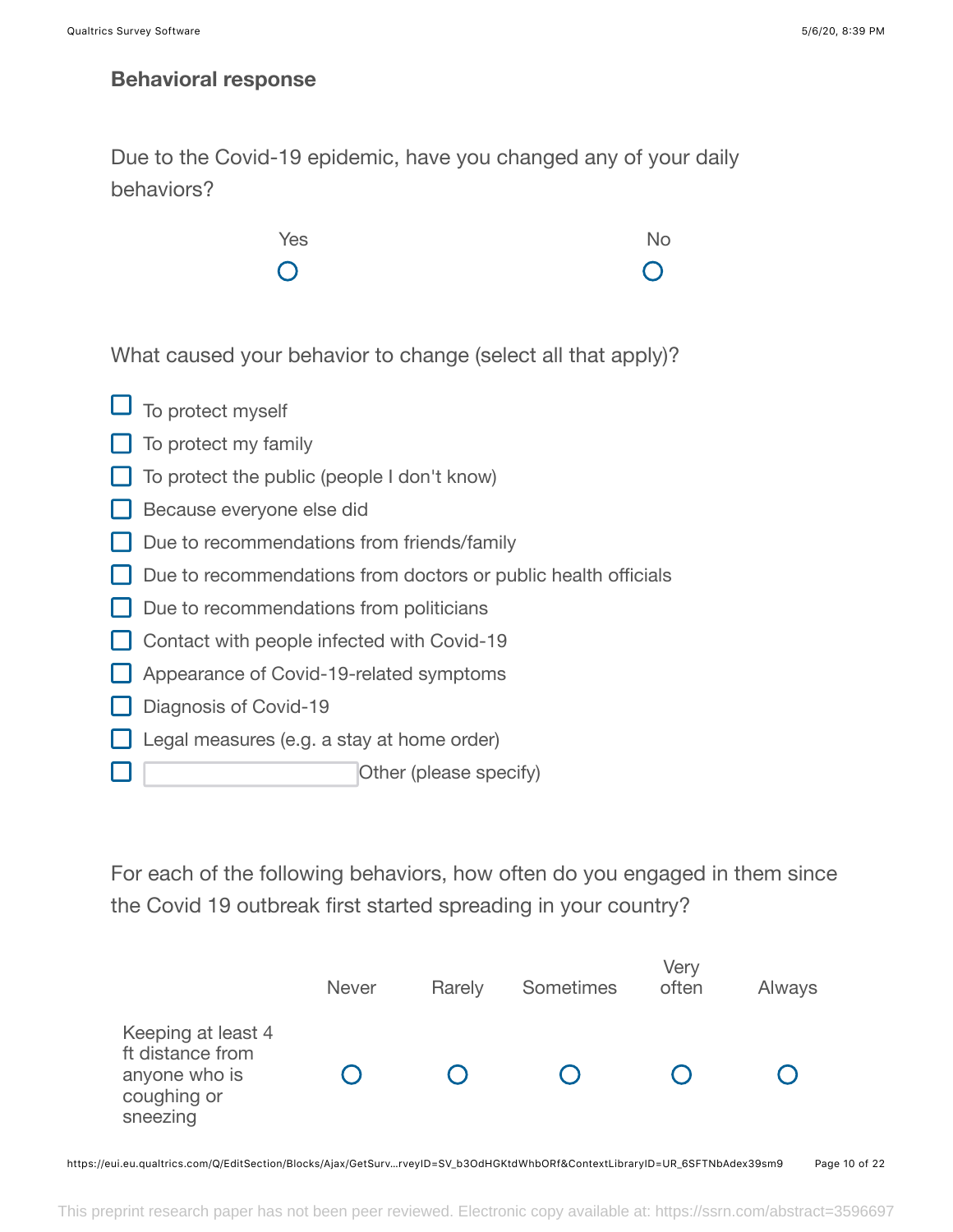| Avoiding touching<br>eyes, nose and<br>mouth                                                                                                              |  |  |  |
|-----------------------------------------------------------------------------------------------------------------------------------------------------------|--|--|--|
| Covering your<br>mouth and nose<br>with your bent<br>elbow or tissue<br>when you cough<br>or sneeze. Then<br>dispose of the<br>used tissue<br>immediately |  |  |  |
| If you have fever,<br>cough and<br>difficulty<br>breathing, seek<br>medical care early                                                                    |  |  |  |

For each of the following behaviors, please tell us how often you engaged in them at different times



https://eui.eu.qualtrics.com/Q/EditSection/Blocks/Ajax/GetSurv…rveyID=SV\_b3OdHGKtdWhbORf&ContextLibraryID=UR\_6SFTNbAdex39sm9 Page 11 of 22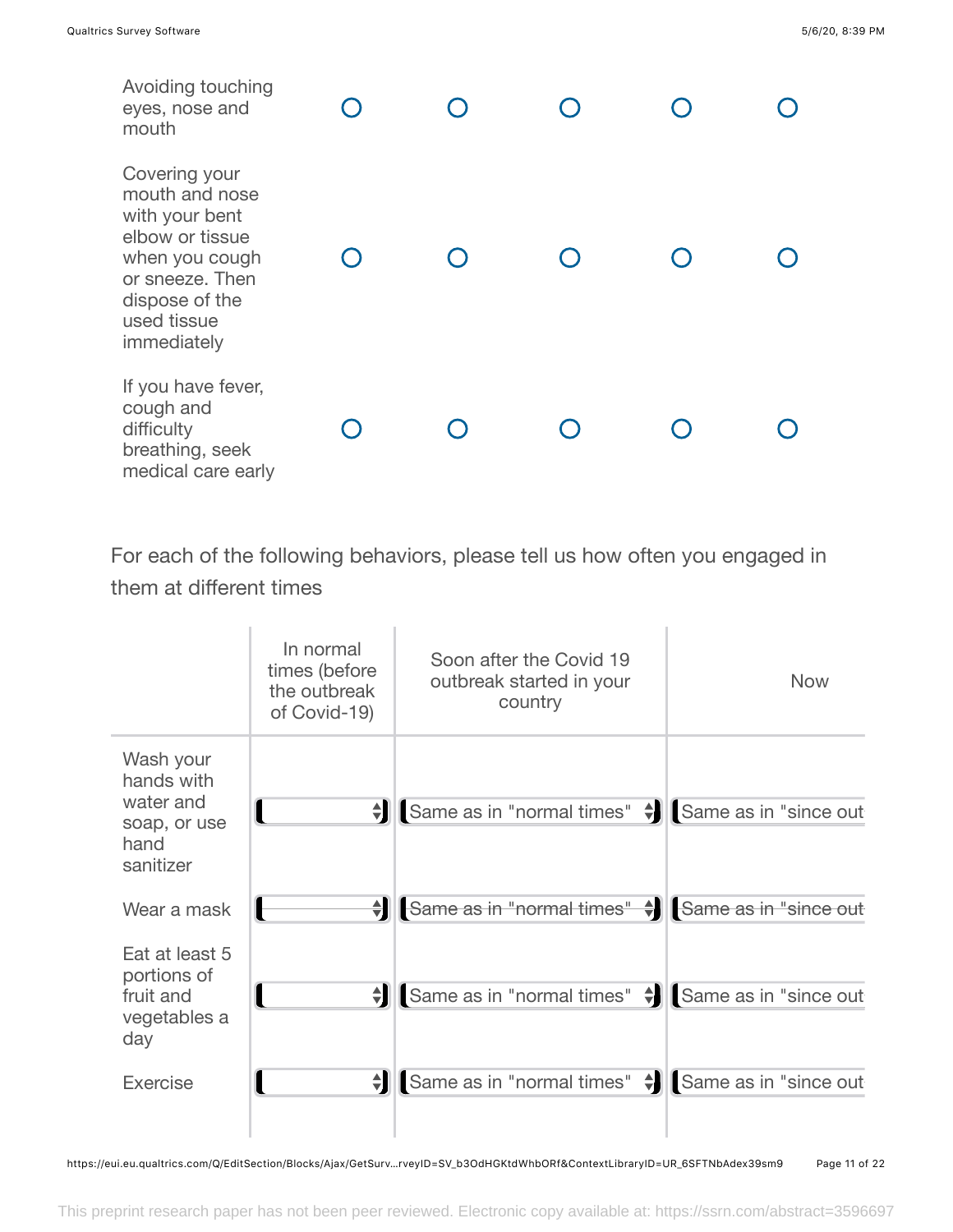

https://eui.eu.qualtrics.com/Q/EditSection/Blocks/Ajax/GetSurv…rveyID=SV\_b3OdHGKtdWhbORf&ContextLibraryID=UR\_6SFTNbAdex39sm9 Page 12 of 22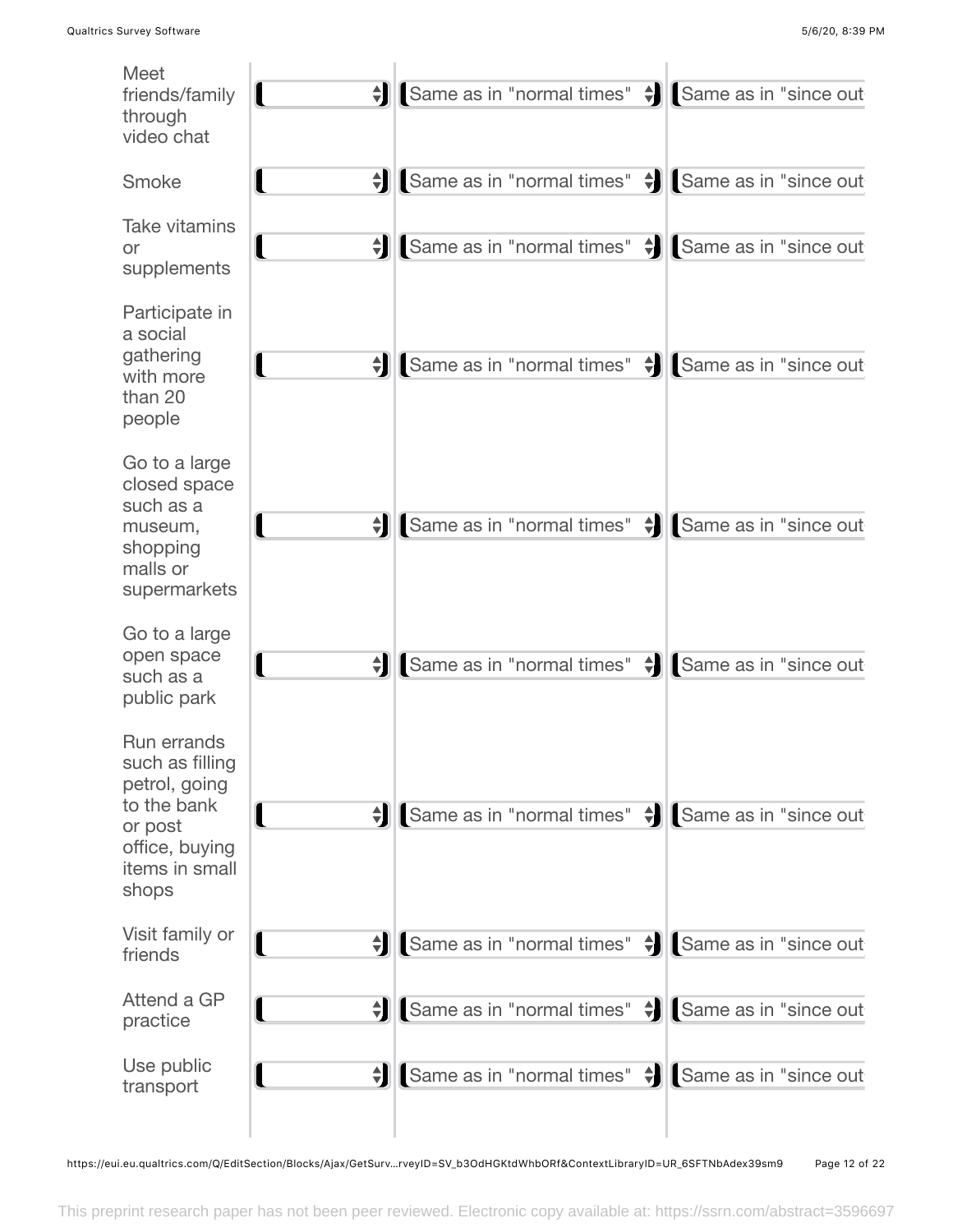

**O** Countryside

On a typical day in the last 2 weeks, how many close contacts (less than 4 ft distance) have you had and with whom? (indicate approximate numbers leave blank if the answer is zero)

https://eui.eu.qualtrics.com/Q/EditSection/Blocks/Ajax/GetSurv…rveyID=SV\_b3OdHGKtdWhbORf&ContextLibraryID=UR\_6SFTNbAdex39sm9 Page 13 of 22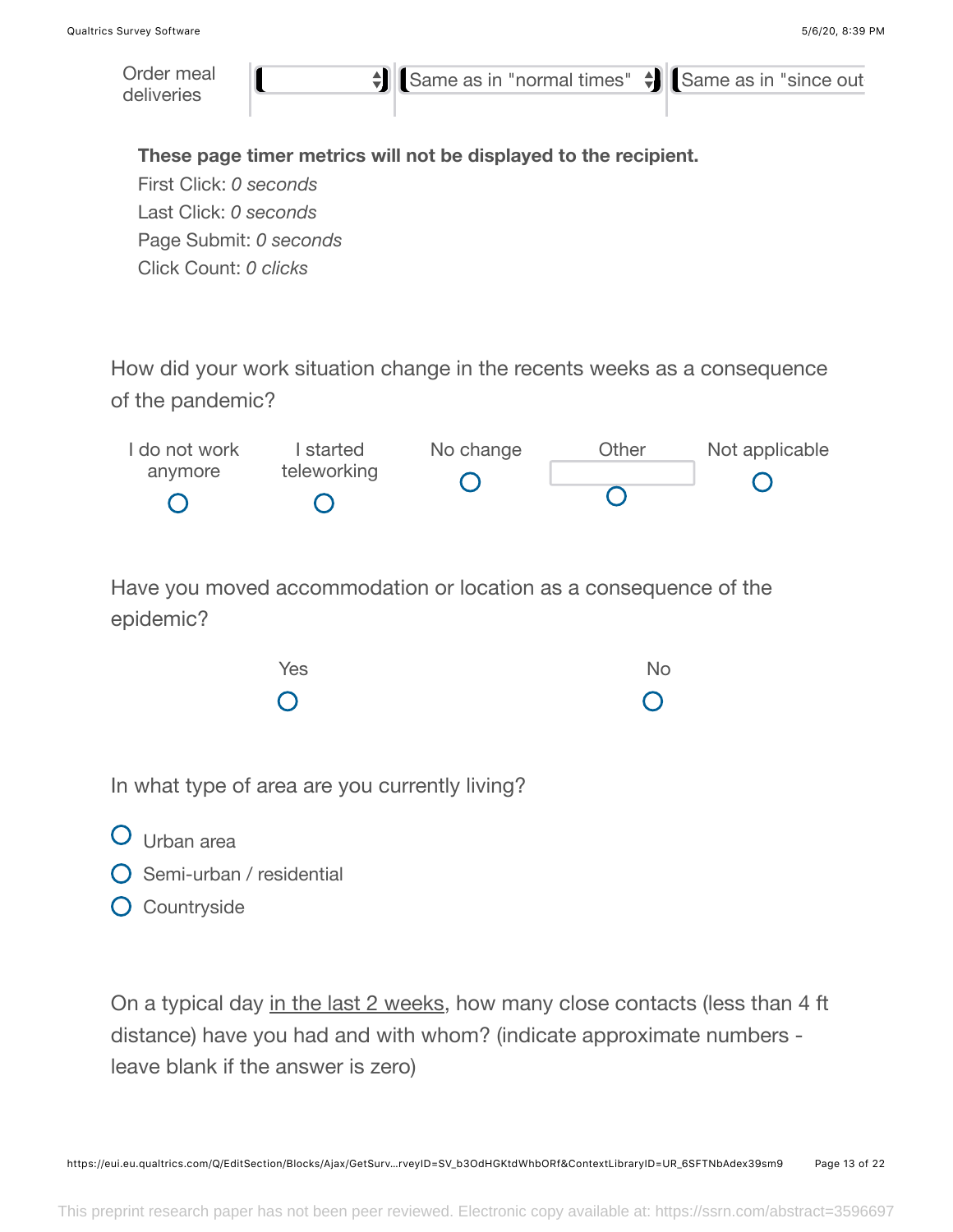|                             | Children (18 or<br>younger) | Adults (between<br>19 and 60) | Adults (older than<br>60) |
|-----------------------------|-----------------------------|-------------------------------|---------------------------|
| For less than 15<br>minutes |                             |                               |                           |
| For more than 15<br>minutes |                             |                               |                           |

Over the past two weeks, to what extent have you managed to reduce in person interactions in your work context?

| Not at all | Partly | To a large extent Completely Not applicable |  |
|------------|--------|---------------------------------------------|--|
|            |        |                                             |  |

With what weekly frequency have you done any of the following activities since the Covid 19 outbreak in your country?

|                                                                                                                                     | Not at all | At least<br>once | Almost<br>every day | Every day |
|-------------------------------------------------------------------------------------------------------------------------------------|------------|------------------|---------------------|-----------|
| Bought groceries or<br>medicines for friends<br>or family in quarantine                                                             |            |                  |                     |           |
| Bought groceries or<br>medicines for friends<br>or family members in<br>critical risk groups<br>(e.g. elderly<br>immunocompromised) |            |                  |                     |           |
| Other volunteer<br>activities                                                                                                       |            |                  |                     |           |
| Attended religious<br>services                                                                                                      |            |                  |                     |           |

Have you had to defer needed health care because of the Covid 19 outbreak and related measures?

https://eui.eu.qualtrics.com/Q/EditSection/Blocks/Ajax/GetSurv…rveyID=SV\_b3OdHGKtdWhbORf&ContextLibraryID=UR\_6SFTNbAdex39sm9 Page 14 of 22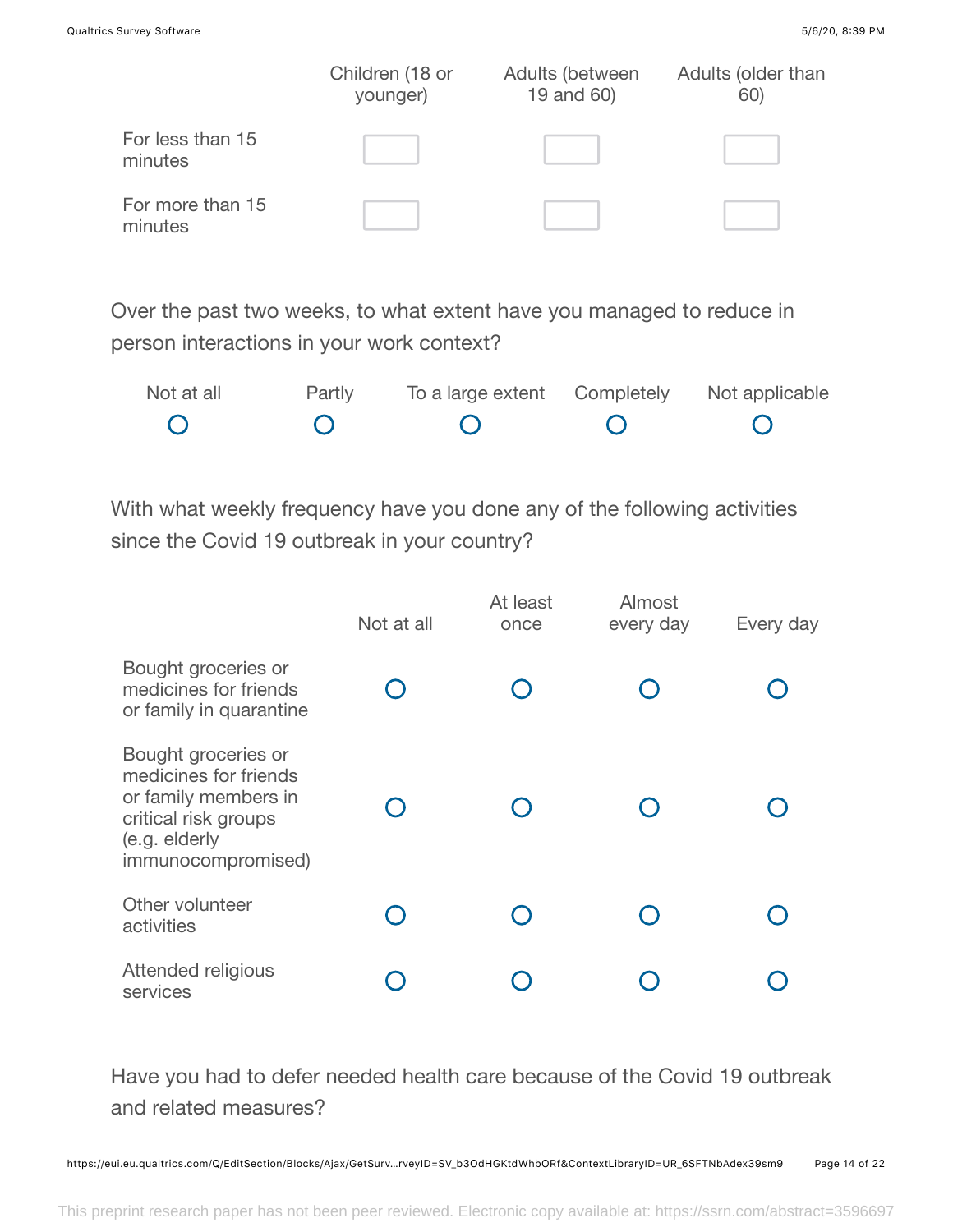$\bigcirc$ 

**Yes** No  $\bigcirc$ 

Was the deferred care for:

- O Routine preventive services
- Ongoing care for a continuing health problem
- O Care for a newly developed problem

How concerned are you that the deferred care is going to harm your health?

| Extremely        | Very concerned Somewhat |           | Slightly                                      | Not at all |
|------------------|-------------------------|-----------|-----------------------------------------------|------------|
| concerned        | $\bigcap$               | concerned | concerned                                     | concerned  |
| $\left( \right)$ |                         |           | $\left( \begin{array}{c} \end{array} \right)$ | $\bigcirc$ |

Have you ever used telemedicine for healthcare?

| Yes        | No             |
|------------|----------------|
| $\bigcirc$ | $\overline{O}$ |

Would you consider consider using telemedicine for your deferred healthcare?

| <b>Yes</b>              | No             |
|-------------------------|----------------|
| $\overline{\mathsf{O}}$ | $\overline{O}$ |

## **Individual economic and mental consequences of the virus**

How well can you work from home relative to your normal work situation?

| Not at all | Not well | Somewhat well | Quite well | Essentially<br>unaffected |
|------------|----------|---------------|------------|---------------------------|
|            |          |               |            |                           |

https://eui.eu.qualtrics.com/Q/EditSection/Blocks/Ajax/GetSurv…rveyID=SV\_b3OdHGKtdWhbORf&ContextLibraryID=UR\_6SFTNbAdex39sm9 Page 15 of 22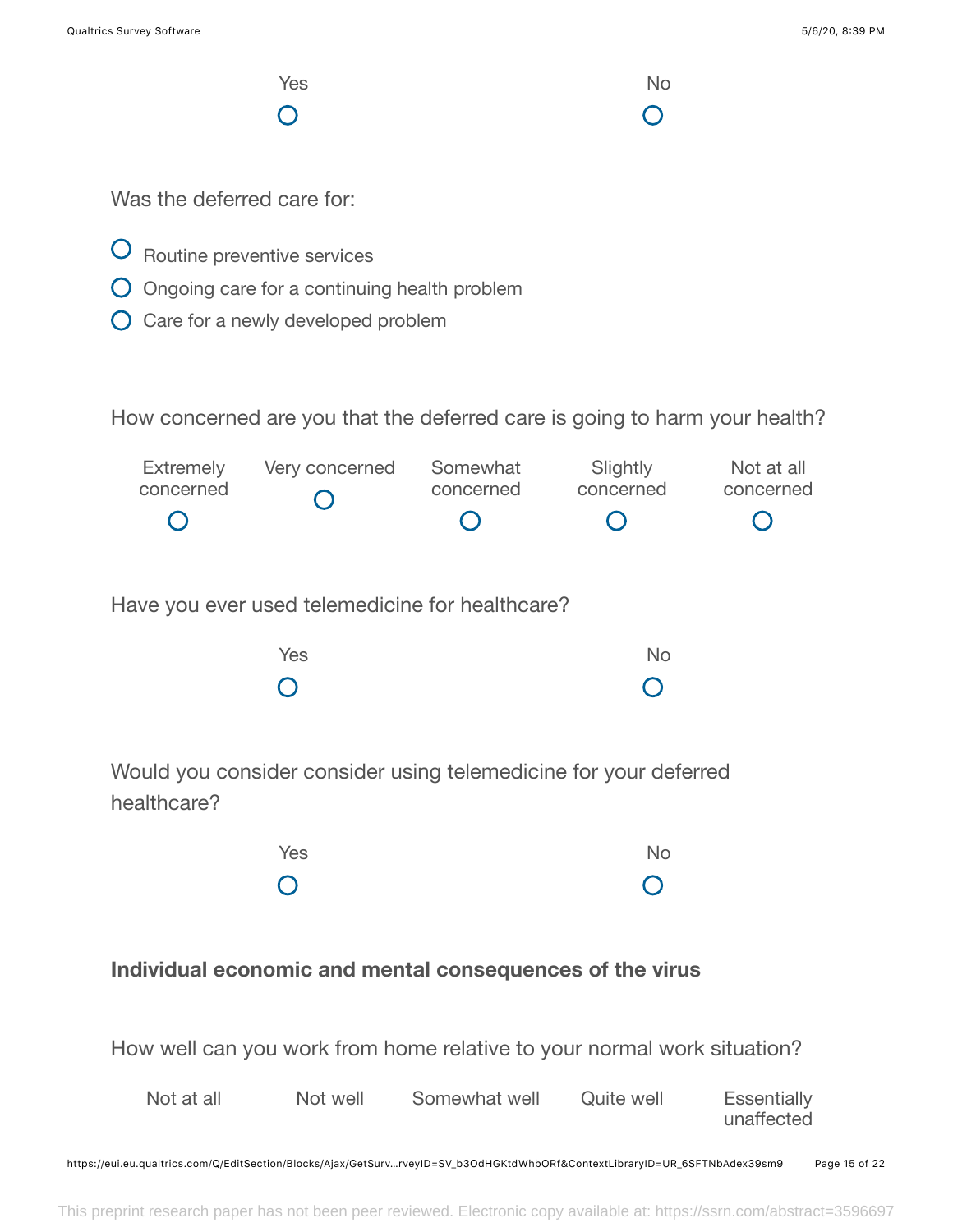Have you lost your job or has your actitivity (as self-employed) been stopped as a consequence of the Covid-19 pandemic?

| Yes, permanently | Yes, temporarily | Nο  |
|------------------|------------------|-----|
| $\left( \right)$ | $\circ$          | - O |

How has your workload changed as a consequence of the Covid 19 pandemic?

| I work more hours | I work the same number of | I work less hours |
|-------------------|---------------------------|-------------------|
|                   | hours as before           |                   |
|                   |                           |                   |

Have you experienced a fall in household income as a consequence of the Covid-19 pandemic?

| Yes            | No             |
|----------------|----------------|
| $\overline{O}$ | $\overline{O}$ |

How much did your gross household income fall in the first trimester of 2020? (provide estimate in USD)

Do you expect substantial loss in the labor income of your household (including self-employment income) as a consequence of the Covid 19 pandemic for the six months from April to September of 2020?

| <b>Yes</b> | No             |
|------------|----------------|
| $\bigcirc$ | $\overline{O}$ |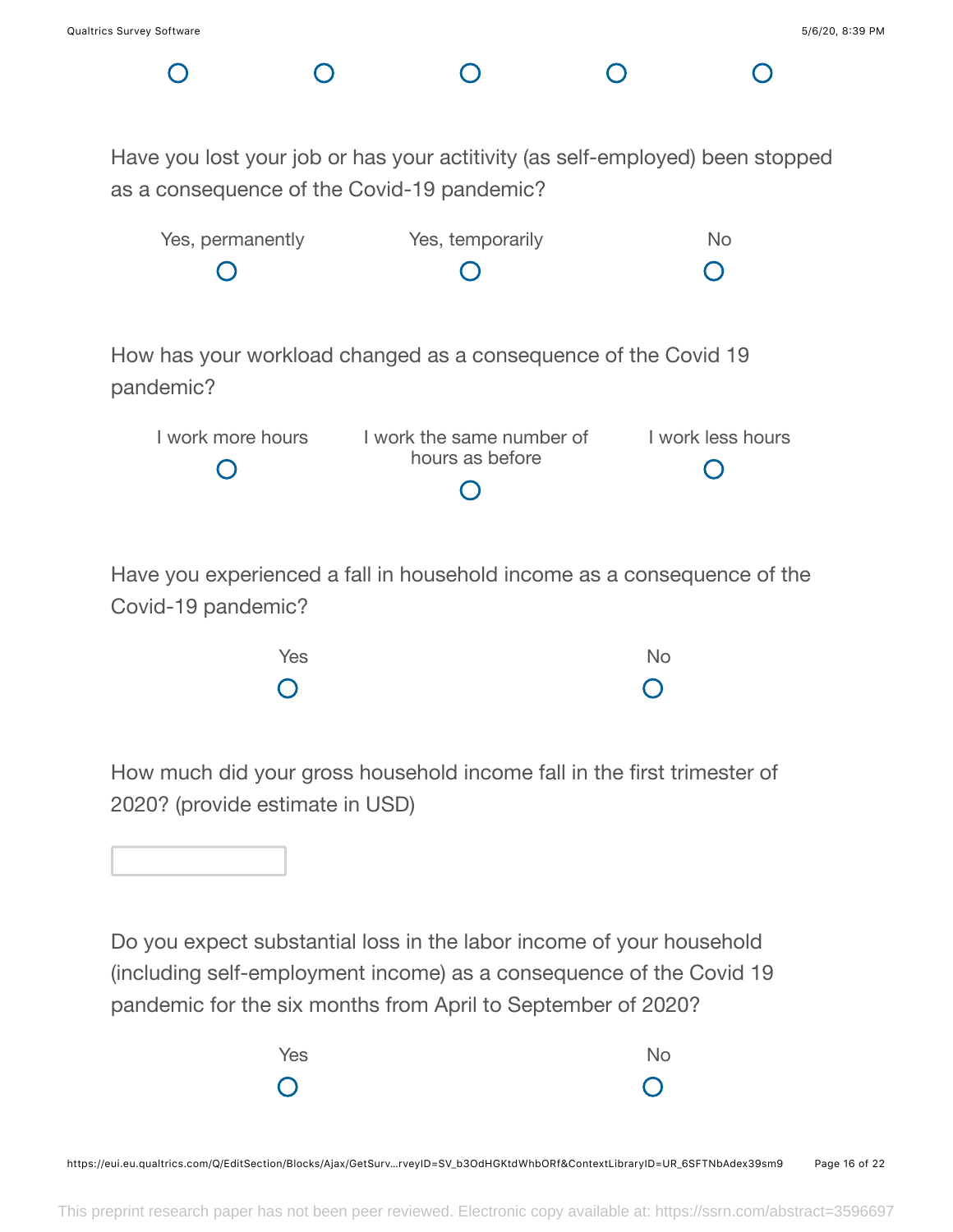### How much do you expect

| Your own gross<br>labor income to<br>fall in the next six<br>months? |  |
|----------------------------------------------------------------------|--|
| Your gross<br>household income<br>to fall in the next<br>six months? |  |
|                                                                      |  |

Do you currently have a mortgage on your house?

| Yes        | No             |
|------------|----------------|
| $\bigcirc$ | $\overline{O}$ |

How did your weekly expenses change relative to the month of January?

- Drop of more than 10%
- Drop of less than 10%
- O No change
- $\bigcap$  Increase of less than 10%
- $\bigcirc$  Increase of more than 10%

How did your savings change relative to the month of January?

- Drop of more than 10%
- Drop of less than 10%
- O No change
- $\Omega$  Increase of less than 10%
- O Increase of more than 10%

https://eui.eu.qualtrics.com/Q/EditSection/Blocks/Ajax/GetSurv…rveyID=SV\_b3OdHGKtdWhbORf&ContextLibraryID=UR\_6SFTNbAdex39sm9 Page 17 of 22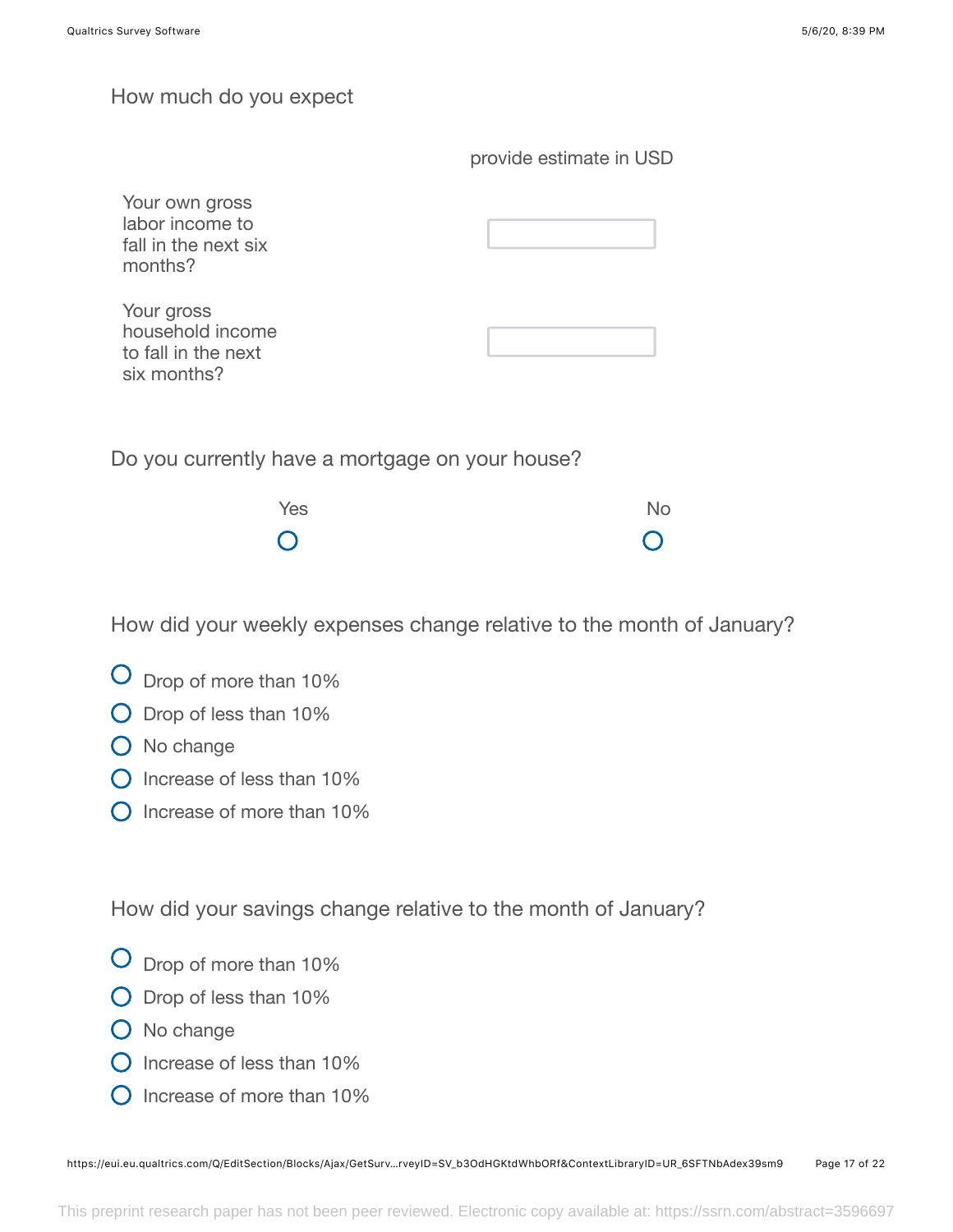## **Beliefs and preferences for interventions**

If restrictions to stop the pandemic are currently in place in your country, how bothered are you for not being able to do the following activities?

|                                                                                  | Not at all<br>bothered | Slightly<br>bothered | Moderately<br>bothered                        | Very<br>bothered | <b>Extreme</b><br>bothere |
|----------------------------------------------------------------------------------|------------------------|----------------------|-----------------------------------------------|------------------|---------------------------|
| Working at your usual<br>workplace                                               |                        |                      | $\left( \begin{array}{c} \end{array} \right)$ |                  |                           |
| Meeting other people in<br>your leisure time                                     |                        |                      | $\bigcap$                                     |                  |                           |
| Engage in leisure activities<br>outside your home (e.g.<br>sport, restaurants, ) |                        |                      | $\bigcap$                                     |                  |                           |
| Go into non-essential<br>shops                                                   |                        |                      | $\bigcap$                                     |                  |                           |
| Travelling for work                                                              | $\bigcap$              |                      | ∩                                             |                  |                           |
| Travelling for leisure                                                           |                        |                      | $\bigcap$                                     |                  |                           |
| Anything else                                                                    |                        |                      |                                               |                  |                           |

How effective do you believe each of these measures is in reducing the spread of the epidemic?

|                                   | Not<br>effective<br>at all | Slightly<br>effective | Moderately<br>effective | Very<br>effective | <b>Extremely</b><br>effective |
|-----------------------------------|----------------------------|-----------------------|-------------------------|-------------------|-------------------------------|
| Shutting down<br>schools          |                            |                       |                         |                   |                               |
| Shutting down<br>public transport |                            |                       |                         |                   |                               |

https://eui.eu.qualtrics.com/Q/EditSection/Blocks/Ajax/GetSurv…rveyID=SV\_b3OdHGKtdWhbORf&ContextLibraryID=UR\_6SFTNbAdex39sm9 Page 18 of 22

This preprint research paper has not been peer reviewed. Electronic copy available at: https://ssrn.com/abstract=3596697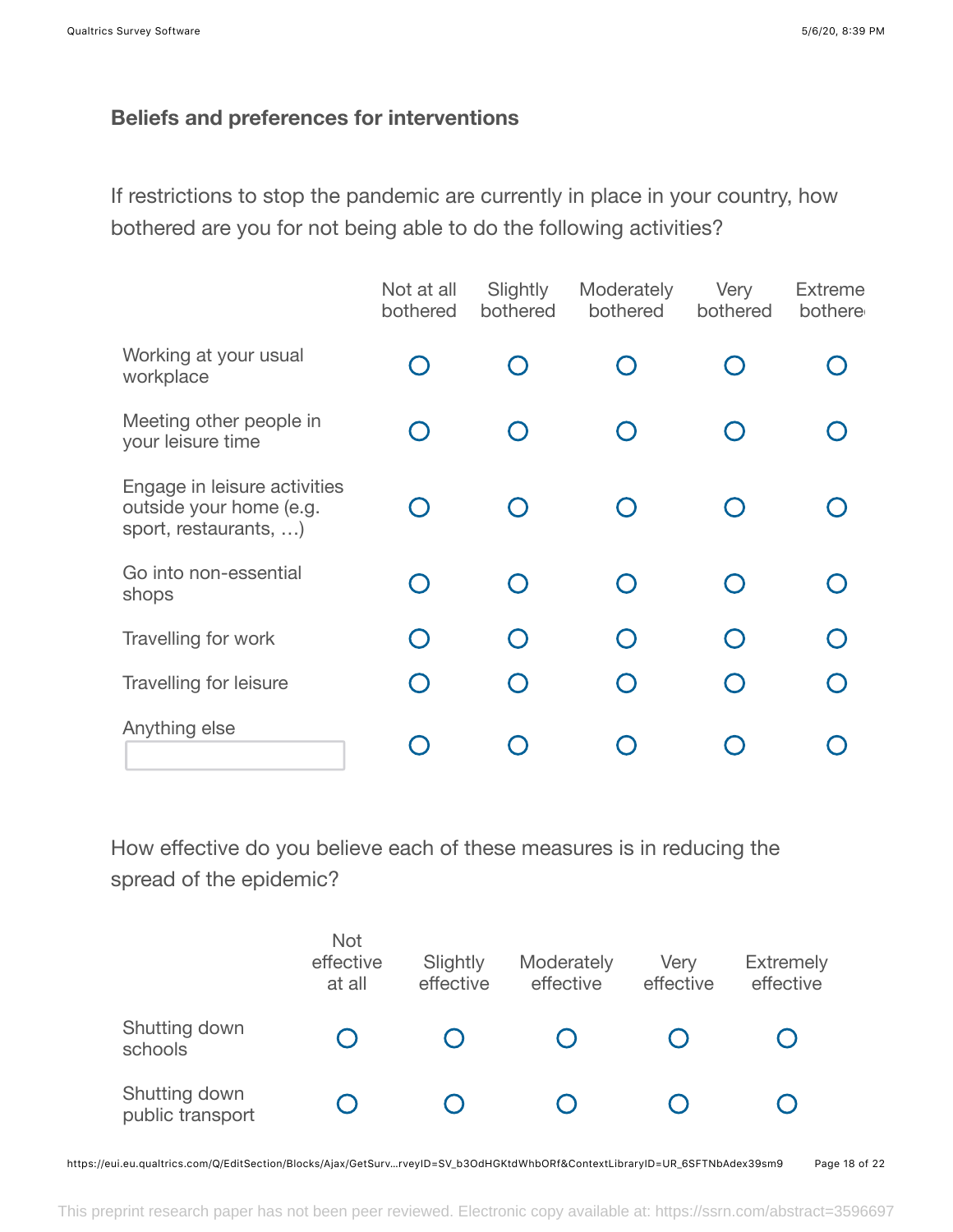| Shutting down<br>non-essential<br>businesses                                         |           |  |  |
|--------------------------------------------------------------------------------------|-----------|--|--|
| Limiting mobility<br>outside home                                                    | $\bigcap$ |  |  |
| Forbidding mass<br>gatherings                                                        |           |  |  |
| Introducing fines<br>for citizens that<br>don't respect<br>public safety<br>measures |           |  |  |
| Requiring masks<br>to be worn<br>outside by<br>everyone                              |           |  |  |

How effective do you believe hand washing is in reducing the spread of the epidemic?

|     | Not effective at Slightly effective Moderately |           | Very effective | Extremely |
|-----|------------------------------------------------|-----------|----------------|-----------|
| all |                                                | effective |                | effective |
|     |                                                |           |                |           |

What fraction of people in your local area do you think...?

Fraction in percentage points %

0 5 101520253035404550556065707580859095100

Are currently infected?

What do you think is the probability that...

Probability in percentage points %

0 5 101520253035404550556065707580859095100

https://eui.eu.qualtrics.com/Q/EditSection/Blocks/Ajax/GetSurv…rveyID=SV\_b3OdHGKtdWhbORf&ContextLibraryID=UR\_6SFTNbAdex39sm9 Page 19 of 22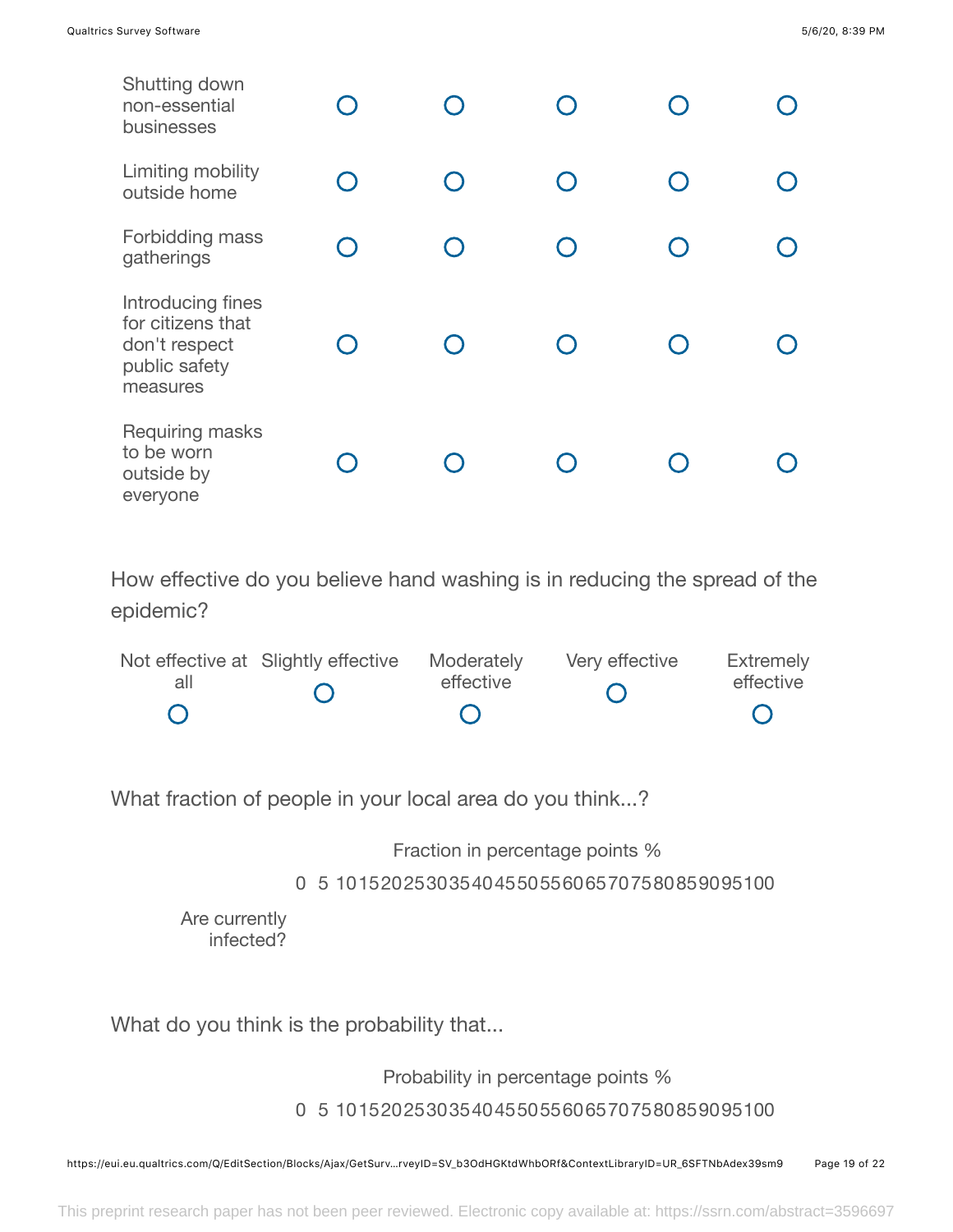You are or have been infected with Covid 19?

What do you think is the probability that an infected person...?

Probability in percentage points %

0 5 101520253035404550556065707580859095100

Develops no symptoms

Develops a serious illness (stay in bed) without requiring hospitalization

Develops a serious illness that requires hospitalization

Dies

Have you experienced any positive non-financial effects from the societal changes occurring due to the epidemic, such as (select all that apply):

- $\Box$  Enjoying more free time
- $\Box$  Enjoying time with family
- $\Box$  Reduction of air pollution
- Reduction of noise pollution
- **Other**
- None of the above

Have you experienced any negative non-financial effects from the societal changes occurring due to the epidemic, such as (select all that apply):

## Boredom

https://eui.eu.qualtrics.com/Q/EditSection/Blocks/Ajax/GetSurv…rveyID=SV\_b3OdHGKtdWhbORf&ContextLibraryID=UR\_6SFTNbAdex39sm9 Page 20 of 22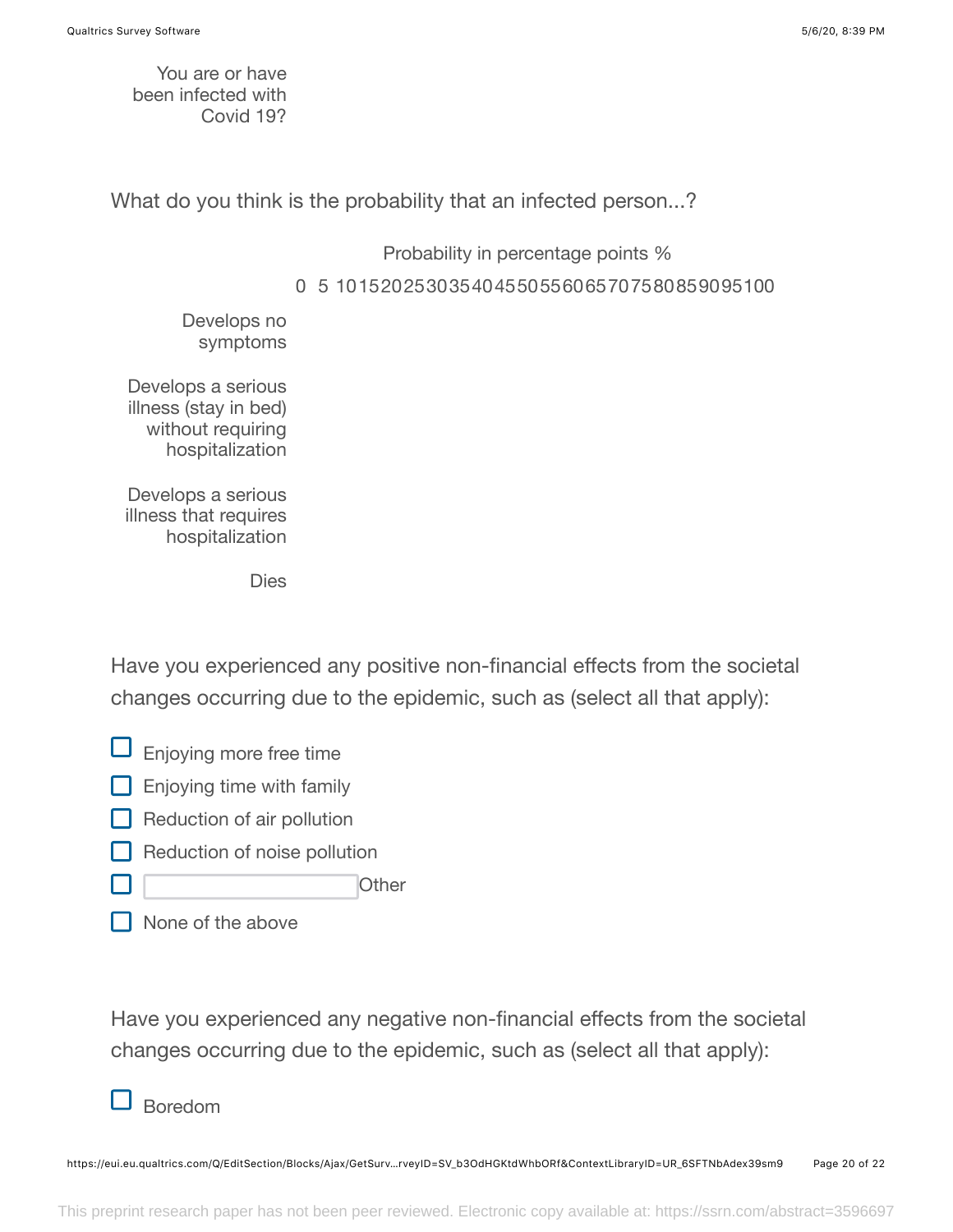

In comparison to a regular influenza epidemic you have experienced in the last 5 years and in the absence of any measures for Covid 19, do you think the health consequences (number of infected people and number deaths) of the Covid 19 epidemic would be?